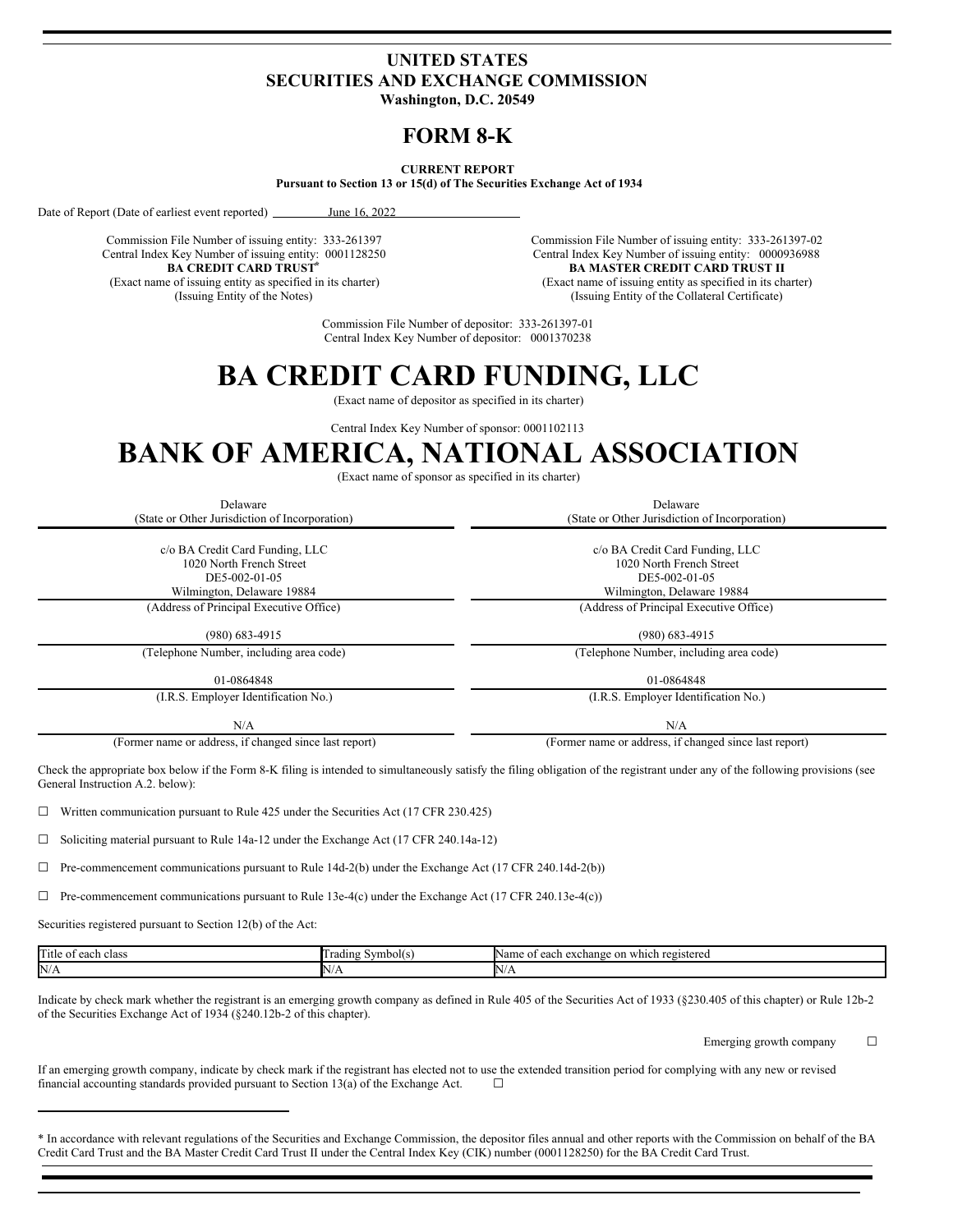#### **Section 8 – Other Events**

Item 8.01. Other Events.

On June 16, 2022 BA Credit Card Trust issued its BAseries Class A(2022-1) Notes.

On June 16, 2022 Richards, Layton & Finger, P.A. delivered its legality opinion with respect to BA Credit Card Trust, BAseries Class A(2022-1) Notes.

On June 16, 2022 Richards, Layton & Finger, P.A. delivered its legality opinion with respect to BA Master Credit Card Trust II, Series 2001-D Certificate.

# **Section 9 – Financial Statements and Exhibits.**

Item 9.01(d). Exhibits.

#### **Exhibit Index**

The following are filed as Exhibits to this Report under Exhibits 4, 5, and 23:

| Exhibit<br><b>Number</b> | <b>Description</b>                                                                                  |
|--------------------------|-----------------------------------------------------------------------------------------------------|
| Exhibit 4.1              | Class $A(2022-1)$ Terms Document, dated as of June 16, 2022.                                        |
| Exhibit 5.1              | Legality opinion of Richards, Layton & Finger, P.A. with respect to BAseries Class A(2022-1) Notes. |
| Exhibit 5.2              | Legality opinion of Richards, Layton & Finger, P.A. with respect to Series 2001-D Certificate.      |
| Exhibit 23.1             | Consent of Richards, Layton & Finger, P.A. (included in opinion filed as Exhibit 5.1).              |
| Exhibit 23.2             | Consent of Richards, Layton & Finger, P.A. (included in opinion filed as Exhibit 5.2).              |
|                          |                                                                                                     |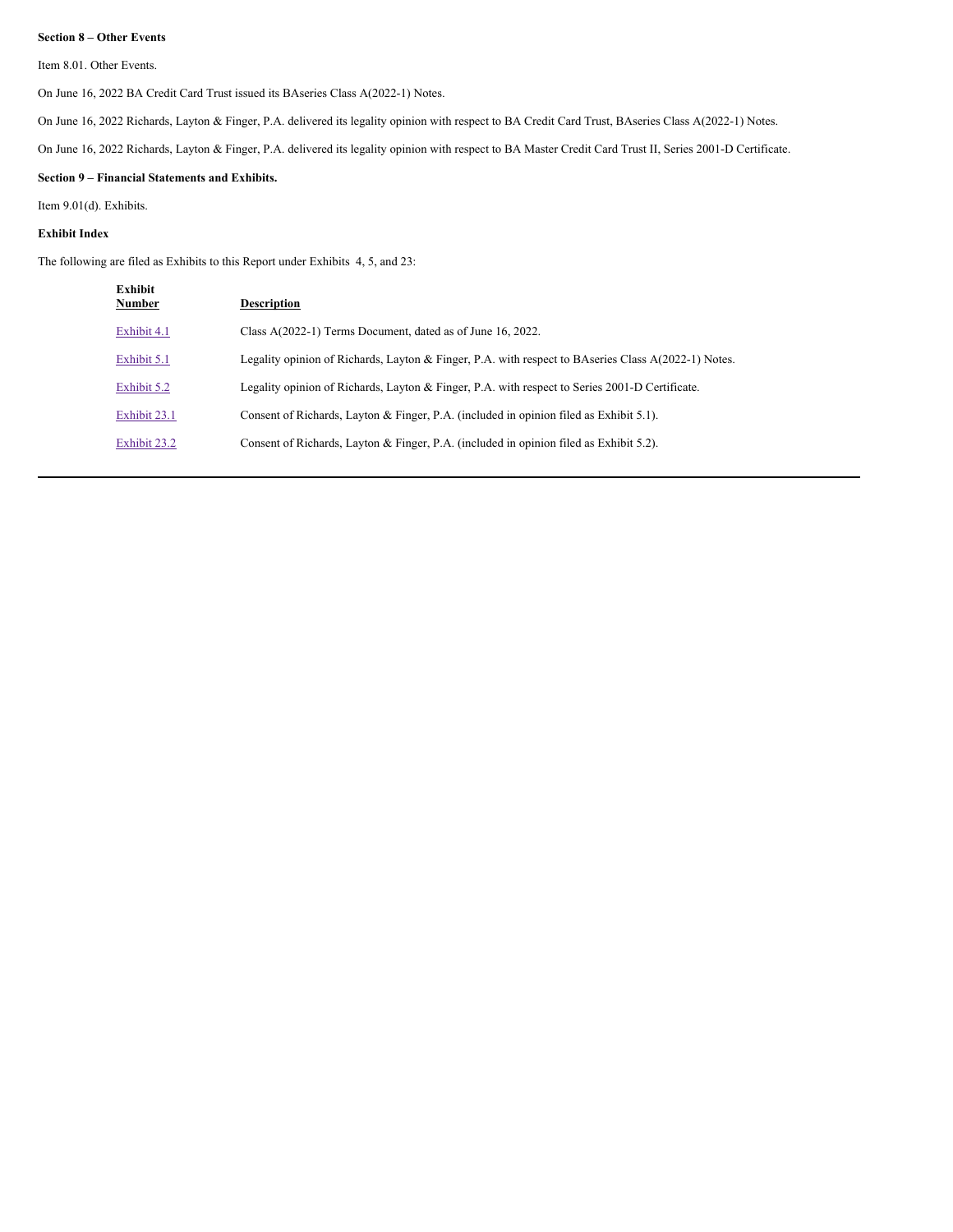#### **SIGNATURES**

Pursuant to the requirements of the Securities Exchange Act of 1934, the registrant has duly caused this report to be signed on its behalf by the undersigned hereunto duly authorized.

# **BA CREDIT CARD FUNDING, LLC**

Acting solely in its capacity as depositor of BA Master Credit Card Trust II and BA Credit Card Trust

Date: June 16, 2022 By: /s/ Keith W. Landis Name: Keith W. Landis

Title: CEO & President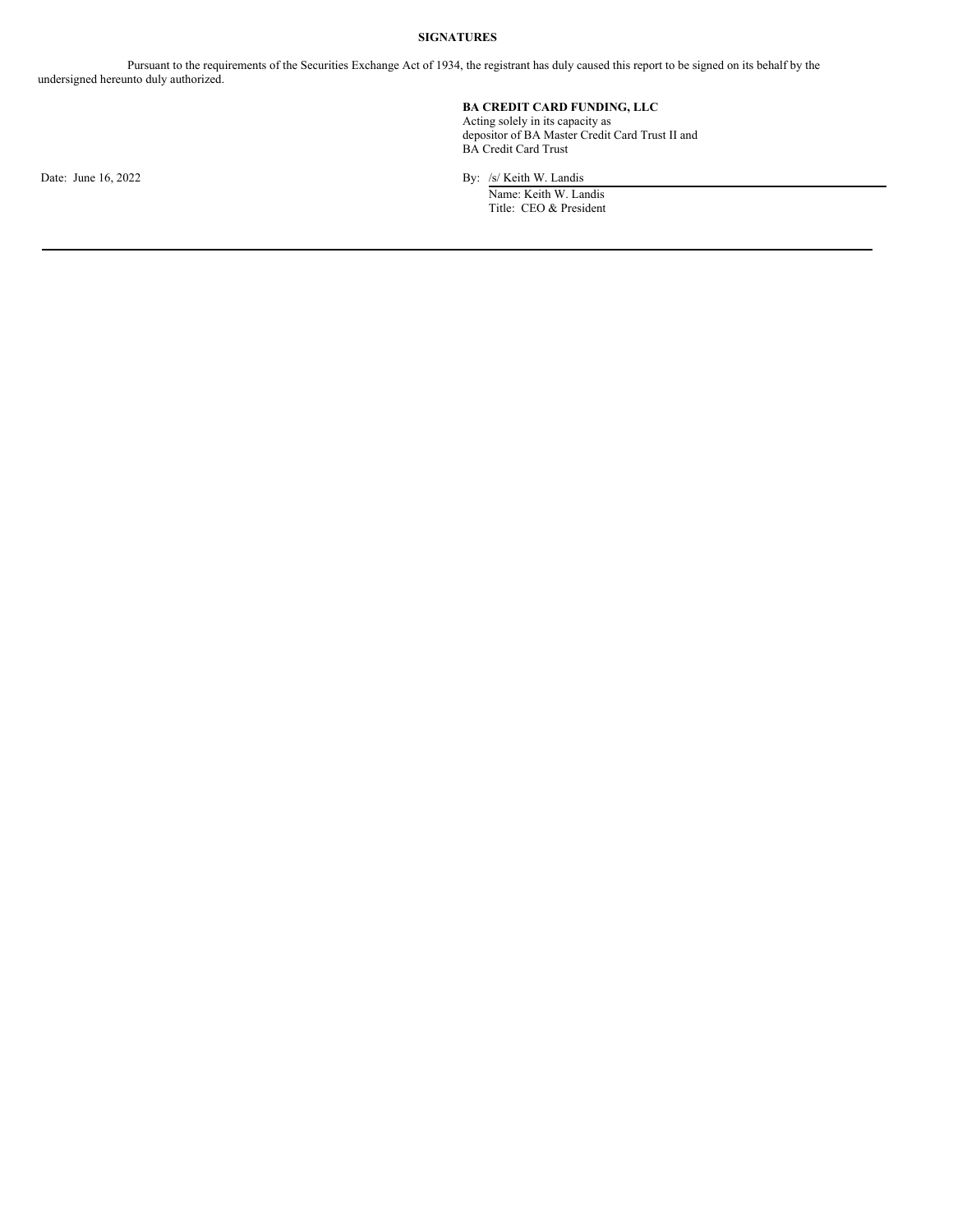# **Execution Copy**

**Exhibit 4.1**

# BA CREDIT CARD TRUST

as Issuer

CLASS A(2022-1) TERMS DOCUMENT

dated as of June 16, 2022

to

THIRD AMENDED AND RESTATED BASERIES INDENTURE SUPPLEMENT

dated as of December 17, 2015

to

FOURTH AMENDED AND RESTATED INDENTURE

# dated as of December 17, 2015

THE BANK OF NEW YORK MELLON

as Indenture Trustee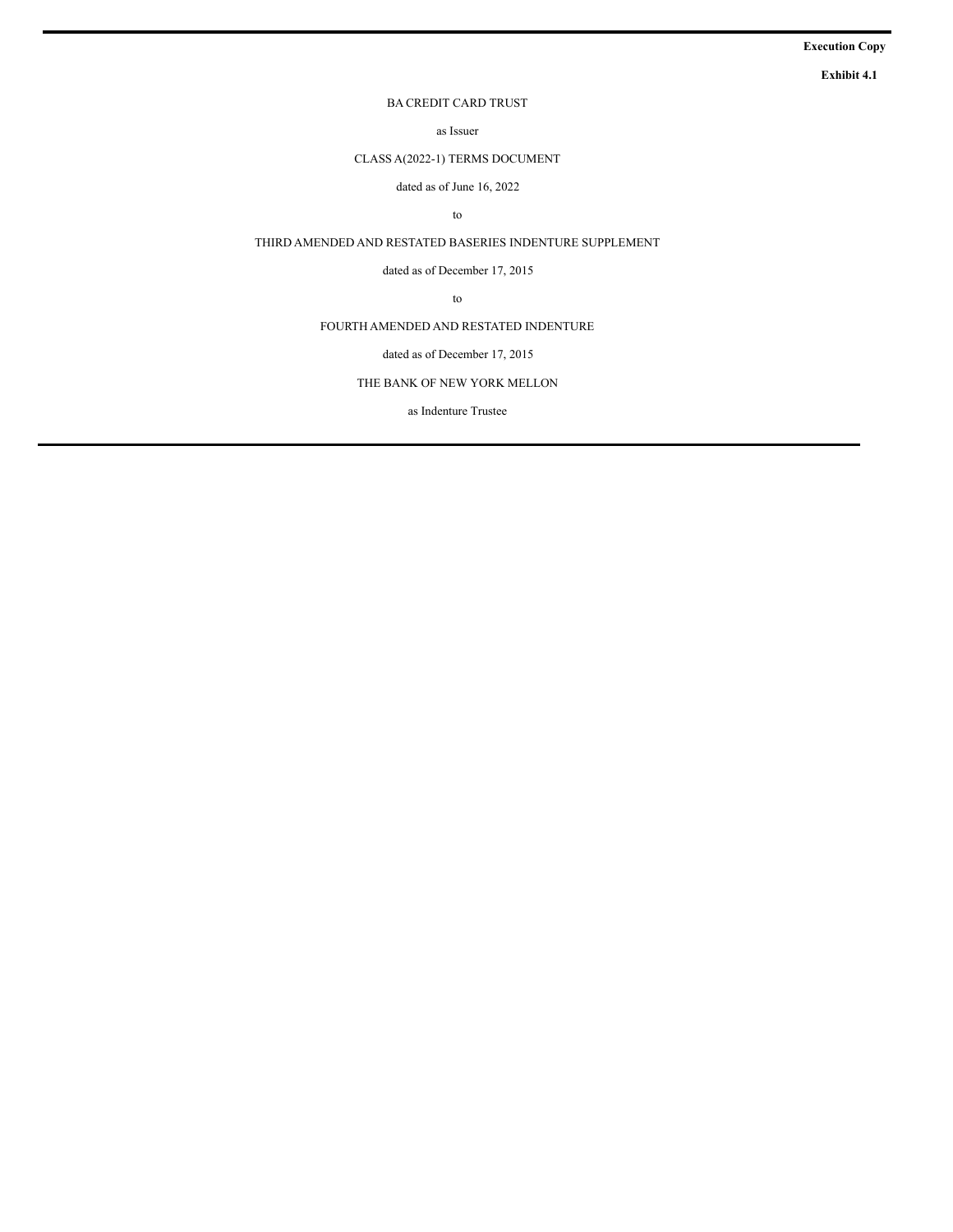# **TABLE OF CONTENTS**

|                    |               |                                                                         | Page |
|--------------------|---------------|-------------------------------------------------------------------------|------|
| <b>ARTICLE I</b>   |               | Definitions And Other Provisions Of General Application                 |      |
|                    |               |                                                                         |      |
|                    | Section 1.01. | Definitions                                                             |      |
|                    | Section 1.02. | Governing Law; Submission to Jurisdiction; Agent for Service of Process |      |
|                    | Section 1.03. | Counterparts                                                            |      |
|                    | Section 1.04. | Ratification of Indenture and Indenture Supplement                      | 6    |
|                    |               |                                                                         |      |
| <b>ARTICLE II</b>  |               | The Class $A(2022-1)$ Notes                                             |      |
|                    |               |                                                                         |      |
|                    | Section 2.01. | Creation and Designation                                                |      |
|                    | Section 2.02. | Specification of Required Subordinated Amount and other Terms           |      |
|                    | Section 2.03. | <b>Interest Payment</b>                                                 |      |
|                    | Section 2.04. | Payments of Interest and Principal                                      |      |
|                    | Section 2.05. | Form of Delivery of Class A(2022-1) Notes; Depository; Denominations    |      |
|                    | Section 2.06. | Delivery and Payment for the Class A(2022-1) Notes                      |      |
|                    | Section 2.07. | Targeted Deposits to the Accumulation Reserve Account                   | 8    |
|                    |               |                                                                         |      |
| <b>ARTICLE III</b> |               | Representations and Warranties                                          | 9    |
|                    |               |                                                                         |      |
|                    | Section 3.01. | Issuer's Representations and Warranties                                 | 9    |
|                    |               |                                                                         |      |

 $\sim$ i $-$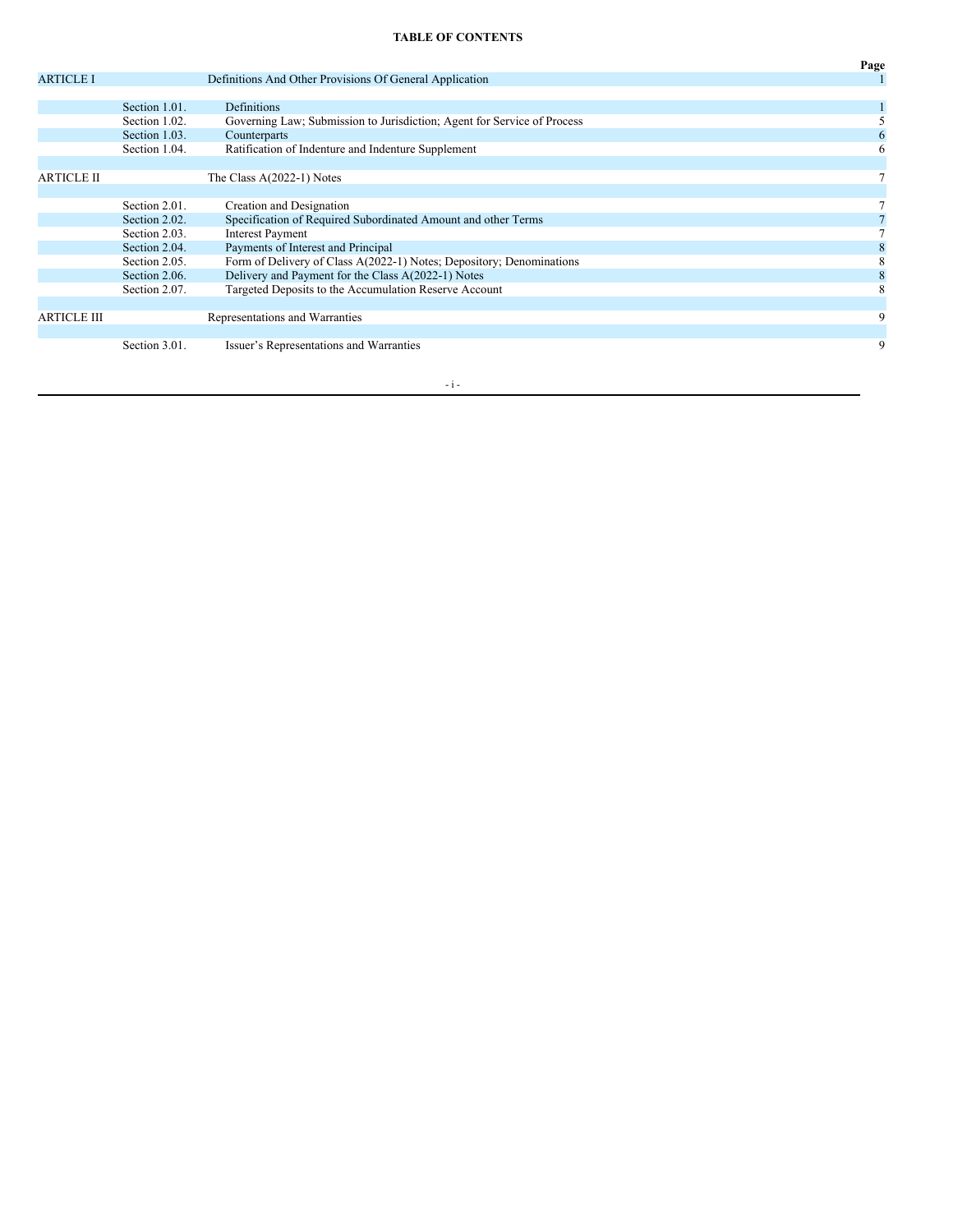THIS CLASS A(2022-1) TERMS DOCUMENT (this "Terms Document"), by and between BA CREDIT CARD TRUST, a statutory trust created under the laws of the State of Delaware (the "Issuer"), having its principal office at Rodney Square North, 1100 North Market Street, Wilmington, Delaware 19890, and THE BANK OF NEW YORK MELLON, a New York banking corporation, as Indenture Trustee (the "Indenture Trustee"), is made and entered into as of June 16, 2022.

Pursuant to this Terms Document, the Issuer and the Indenture Trustee shall create a new tranche of Class A Notes and shall specify the principal terms

# thereof.

### ARTICLE I

#### Definitions and Other Provisions of General Application

- Section 1.01. Definitions. For all purposes of this Terms Document, except as otherwise expressly provided or unless the context otherwise requires:
	- (1) the terms defined in this Article have the meanings assigned to them in this Article, and include the plural as well as the singular;
	- (2) all other terms used herein which are defined in the Third Amended and Restated BAseries Indenture Supplement, dated as of December 17, 2015 (as modified, amended or supplemented from time to time, the "Indenture Supplement"), between the Issuer and the Indenture Trustee, or the Fourth Amended and Restated Indenture, dated as of December 17, 2015 (as modified, amended or supplemented from time to time, the "Indenture"), between the Issuer and the Indenture Trustee, as acknowledged and accepted by BANA, as Servicer, either directly or by reference therein, have the meanings assigned to them therein;
	- (3) all accounting terms not otherwise defined herein have the meanings assigned to them in accordance with generally accepted accounting principles and, except as otherwise herein expressly provided, the term "generally accepted accounting principles" with respect to any computation required or permitted hereunder means such accounting principles as are generally accepted in the United States of America at the date of such computation;
	- (4) all references in this Terms Document to designated "Articles," "Sections" and other subdivisions are to the designated Articles, Sections and other subdivisions of this Terms Document as originally executed;
	- (5) the words "herein," "hereof" and "hereunder" and other words of similar import refer to this Terms Document as a whole and not to any particular Article, Section or other subdivision;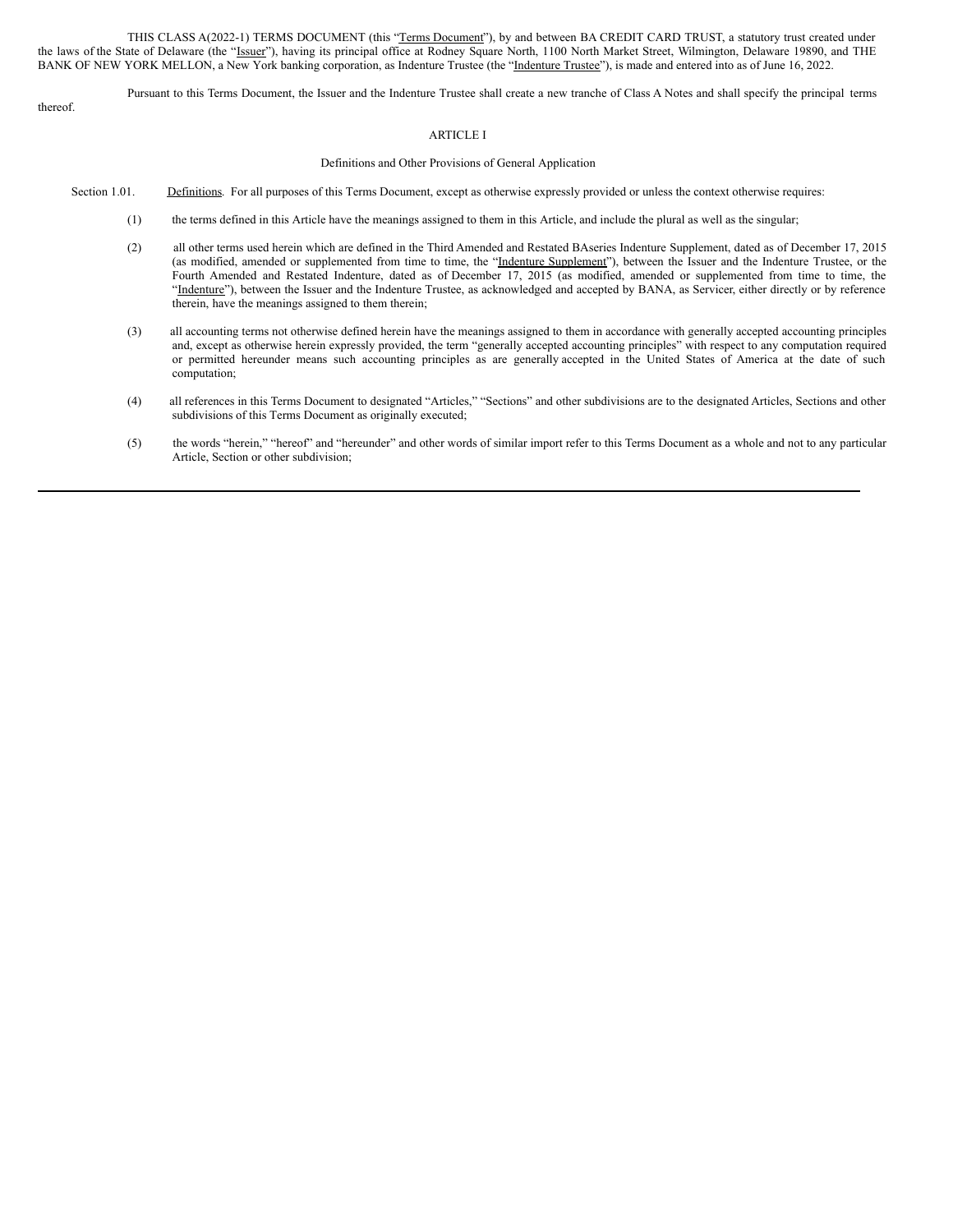- (6) in the event that any term or provision contained herein shall conflict with or be inconsistent with any term or provision contained in the Indenture Supplement or the Indenture, the terms and provisions of this Terms Document shall be controlling;
- (7) each capitalized term defined herein shall relate only to the Class A(2022-1) Notes and no other tranche of Notes issued by the Issuer; and
- (8) "including" and words of similar import will be deemed to be followed by "without limitation."

"Accumulation Reserve Funding Period" shall mean, (a) if the Accumulation Period Length is determined to be one (1) month, there shall be no Accumulation Reserve Funding Period and (b) otherwise, the period (x) commencing on the earliest to occur of (i) the Monthly Period beginning three (3) calendar months prior to the first Transfer Date for which a budgeted deposit is targeted to be made into the Principal Funding sub-Account of the Class A(2022-1) Notes pursuant to Section 3.10(b) of the Indenture Supplement, (ii) the Monthly Period following the first Transfer Date following and including the May 2023 Transfer Date for which the Quarterly Excess Available Funds Percentage is less than 2%, but in such event the Accumulation Reserve Funding Period shall not be required to commence earlier than 24 months prior to the Expected Principal Payment Date, (iii) the Monthly Period following the first Transfer Date following and including the November 2023 Transfer Date for which the Quarterly Excess Available Funds Percentage is less than 3%, but in such event the Accumulation Reserve Funding Period shall not be required to commence earlier than 18 months prior to the Expected Principal Payment Date, and (iv) the Monthly Period following the first Transfer Date following and including the January 2024 Transfer Date for which the Quarterly Excess Available Funds Percentage is less than 4%, but in such event the Accumulation Reserve Funding Period shall not be required to commence earlier than 16 months prior to the Expected Principal Payment Date and (y) ending on the close of business on the last day of the Monthly Period preceding the earlier to occur of (i) the Expected Principal Payment Date for the Class A(2022-1) Notes and (ii) the date on which the Class A(2022-1) Notes are paid in full.

"Base Rate" means, with respect to any Monthly Period, the sum of (i) the Weighted Average Interest Rates for the Outstanding BAseries Notes and the Class D Certificate (as such term is defined in the Series 2001‑D Supplement), (ii) the Net Servicing Fee Rate (as such term is defined in the Series 2001‑D Supplement) and (iii) so long as BANA or The Bank of New York Mellon is the Servicer, the Servicer Interchange Rate, in each case, for such Monthly Period.

"BAseries Servicer Interchange" means, with respect to any Monthly Period, an amount equal to the product of (a) the Servicer Interchange (as such term is defined in the Series 2001-D Supplement) with respect to such Monthly Period and (b) a fraction the numerator of which is the Weighted Average Available Funds Allocation Amount for the BAseries for such Monthly Period and the denominator of which is the Weighted Average Available Funds Allocation Amount for all series of Notes for such Monthly Period.

 $-2 -$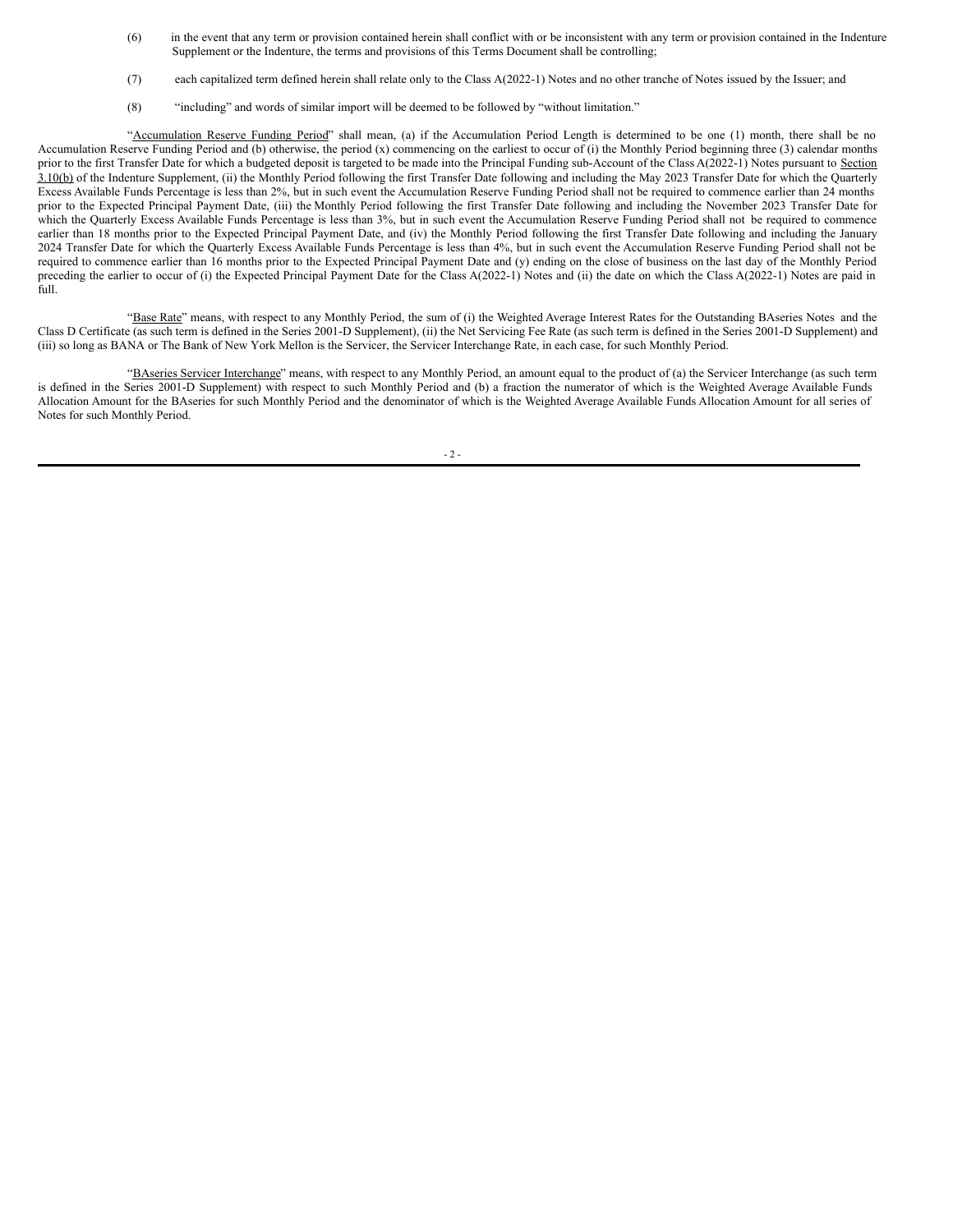"Class A(2022-1) Note" means any Note, substantially in the form set forth inExhibit A-1 to the Indenture Supplement, designated therein as a Class A(2022-1) Note and duly executed and authenticated in accordance with the Indenture.

"Class A(2022-1) Noteholder" means a Person in whose name a Class A(2022-1) Note is registered in the Note Register.

"Class A(2022-1) Termination Date" means the earliest to occur of (a) the Principal Payment Date on which the Outstanding Dollar Principal Amount of the Class A(2022-1) Notes is paid in full, (b) the Legal Maturity Date and (c) the date on which the Indenture is discharged and satisfied pursuant to Article VI thereof.

"Class A Required Subordinated Amount of Class B Notes" is defined in Section 2.02(a).

"Class A Required Subordinated Amount of Class C Notes" is defined in Section 2.02(b).

"Controlled Accumulation Amount" means \$83,333,334; provided, however, if the Accumulation Period Length is determined to be less than twelve (12) months pursuant to Section 3.10(b)(ii) of the Indenture Supplement, the Controlled Accumulation Amount shall be the amount specified in the definition of "Controlled Accumulation Amount" in the Indenture Supplement.

"Excess Available Funds Percentage" means, with respect to any Transfer Date, the amount, if any, by which the Portfolio Yield for the preceding Monthly Period exceeds the Base Rate for such Monthly Period.

"Expected Principal Payment Date" means June 16, 2025.

"Initial Dollar Principal Amount" means \$1,000,000,000.

"Interest Payment Date" means the fifteenth day of each month, or if such fifteenth day is not a Business Day, the next succeeding Business Day, commencing August 15, 2022.

"Interest Period" means, with respect to any Interest Payment Date, the period from and including the previous Interest Payment Date (or in the case of the initial Interest Payment Date, from and including the Issuance Date) through the day preceding such Interest Payment Date.

"Issuance Date" means June 16, 2022.

"Legal Maturity Date" means November 15, 2027.

"Note Interest Rate" means a per annum rate equal to 3.53%.

- 3 -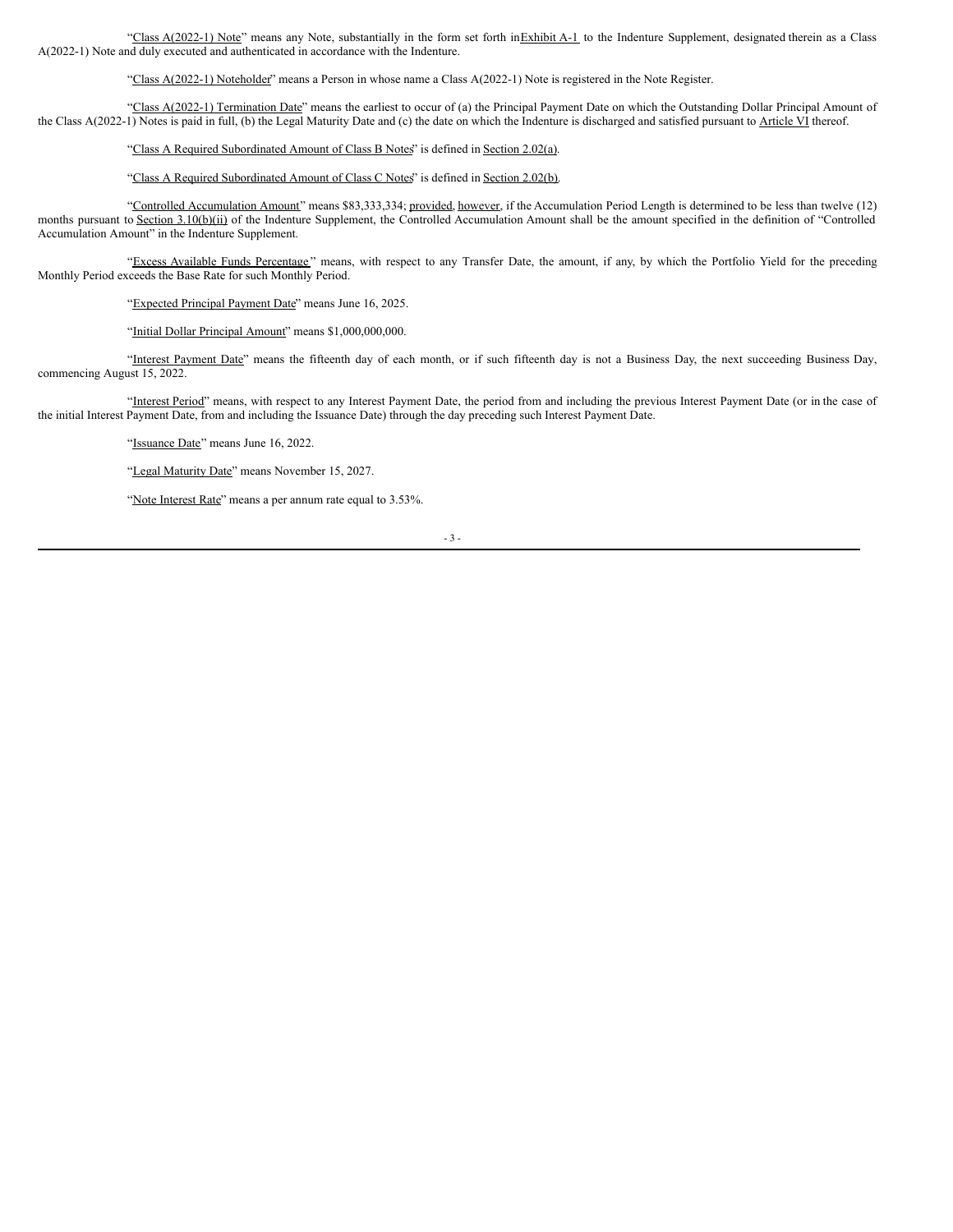#### "Paying Agent" means The Bank of New York Mellon.

"Portfolio Yield" means, with respect to any Monthly Period, the annualized percentage equivalent of a fraction, the numerator of which is (a) the amount of Available Funds allocated to the BAseries pursuant to Section 501 of the Indenture, plus (b) the amount of Available Funds distributed pursuant to Sections 4.06(a)(ii) and (iii) of the Series 2001-D Supplement, plus (c) any Interest Funding sub-Account Earnings on the related Transfer Date, plus (d) any amounts to be treated as BAseries Available Funds pursuant to Sections 3.20(d) and 3.27(a) of the Indenture Supplement, plus (e) the BAseries Servicer Interchange for such Monthly Period, minus (f) the excess, if any, of the sum of the PFA Prefunding Earnings Shortfall plus the PFA Accumulation Earnings Shortfall over the sum of the aggregate amount to be treated as BAseries Available Funds for such Monthly Period pursuant to Sections 3.04(a)(ii) and 3.25(a) of the Indenture Supplement plus any other amounts applied to cover earnings shortfalls on amounts in the Principal Funding sub-Account for any tranche of BAseries Notes for such Monthly Period, minus (g) the BAseries Investor Default Amount for such Monthly Period, minus (h) the Aggregate Class D Investor Default Amount (as such term is defined in the Series 2001-D Supplement) for such Monthly Period, and the denominator of which is the Weighted Average Floating Allocation Investor Interest (as such term is defined in the Series 2001-D Supplement) for such Monthly Period.

"Predecessor Note" means, with respect to any particular Note, every previous Note evidencing all or a portion of the same debt as that evidenced by such particular Note; and, for the purpose of this definition, any Note authenticated and delivered under Section 306 of the Indenture in lieu of a mutilated, lost, destroyed or stolen Note shall be deemed to evidence the same debt as the mutilated, lost, destroyed or stolen Note.

"Quarterly Excess Available Funds Percentage" means, with respect to the May 2023 Transfer Date and each Transfer Date thereafter, the percentage equivalent of a fraction the numerator of which is the sum of the Excess Available Funds Percentages with respect to the immediately preceding three Monthly Periods and the denominator of which is three.

"Record Date" means, for any Transfer Date, the last day of the preceding Monthly Period.

"Required Accumulation Reserve sub-Account Amount" means, with respect to any Monthly Period during the Accumulation Reserve Funding Period, an amount equal to (i) 0.5% of the Outstanding Dollar Principal Amount of the Class A(2022-1) Notes as of the close of business on the last day of the preceding Monthly Period or (ii) any other amount designated by the Issuer; provided, however, that if such designation is of a lesser amount, the Note Rating Agencies shall have provided prior written confirmation that a Ratings Effect will not occur with respect to such change.

"Servicer Interchange Rate" means, for any Monthly Period, the percentage equivalent of a fraction, the numerator of which is the BAseries Servicer Interchange for such Monthly Period, and the denominator of which is the Weighted Average Floating Allocation Investor Interest (as such term is defined in the Series 2001‑D Supplement) for such Monthly Period.

 $-4-$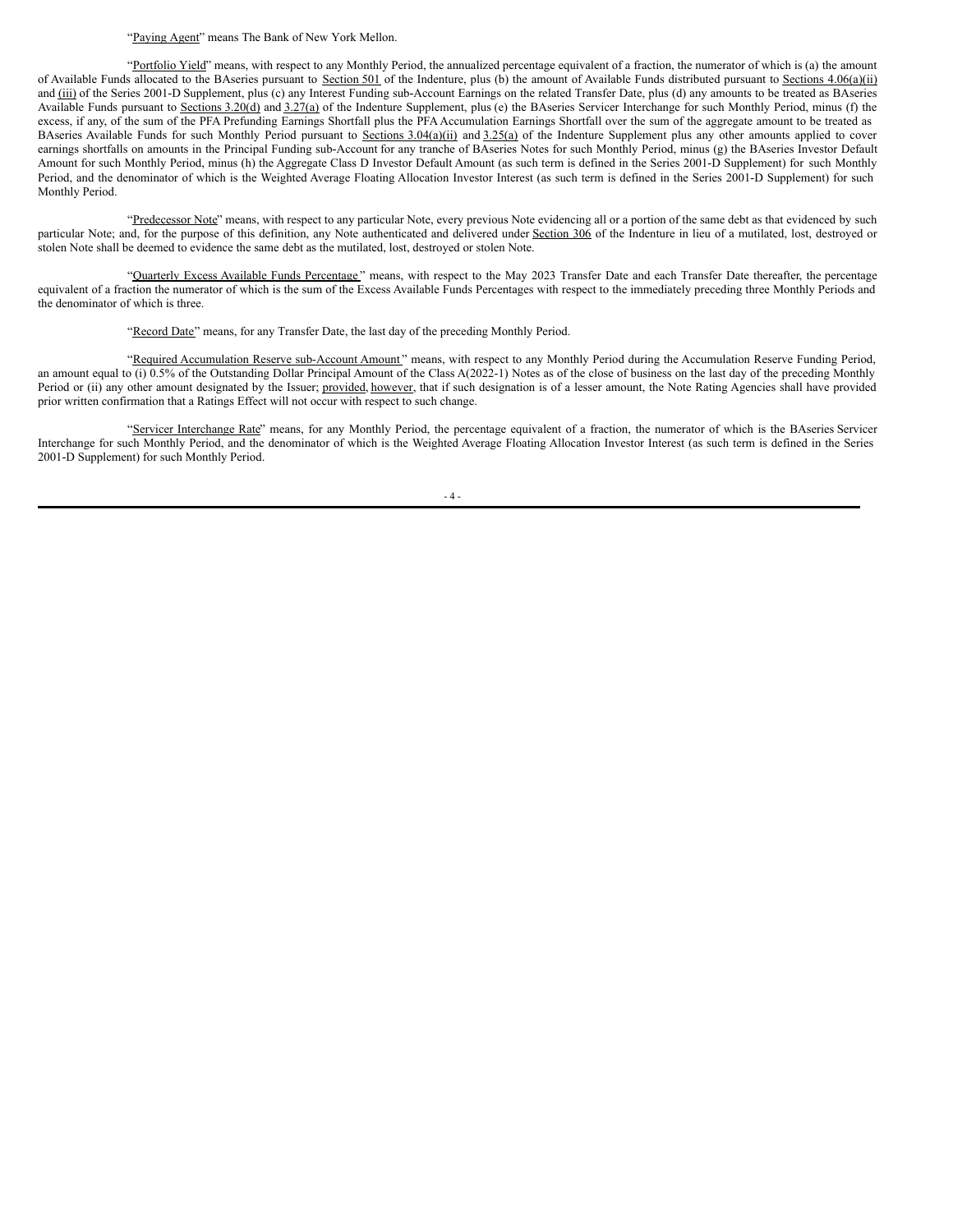#### <span id="page-9-0"></span>"Stated Principal Amount" means \$1,000,000,000.

"Weighted Average Interest Rates" means, with respect to any Outstanding Notes of a class or tranche of the BAseries or the Class D Certificate (as such term is defined in the Series 2001‑D Supplement), or of all of the Outstanding Notes of the BAseries and the Class D Certificate, on any date, the weighted average (weighted based on the Outstanding Dollar Principal Amount of the related Notes on such date or, in the case of the Class D Certificate, based on the Class D Investor Interest (as such term is defined in the Series 2001‑D Supplement) on such date) of the following rates of interest:

(a) in the case of the Class D Certificate or a tranche of Dollar Interest-bearing Notes with no Derivative Agreement for interest, the rate of interest applicable to that tranche or the Class D Certificate on that date;

(b) in the case of a tranche of Discount Notes, the rate of accretion (converted to an accrual rate) of that tranche on that date;

(c) in the case of a tranche of Notes with a payment due under a Performing Derivative Agreement for interest, the rate at which payments by the Issuer to the applicable Derivative Counterparty accrue on that date (prior to the netting of such payments, if applicable); and

(d) in the case of a tranche of Notes with a non-Performing Derivative Agreement for interest, the rate specified for that date in the related terms document.

Section 1.02. Governing Law; Submission to Jurisdiction; Agent for Service of Process. This Terms Document shall be governed by and construed in accordance with the laws of the State of Delaware, without regard to principles of conflict of laws. The parties hereto declare that it is their intention that this Terms Document shall be regarded as made under the laws of the State of Delaware and that the laws of said State shall be applied in interpreting its provisions in all cases where legal interpretation shall be required. Each of the parties hereto agrees (a) that this Terms Document involves at least \$100,000.00, and (b) that this Terms Document has been entered into by the parties hereto in express reliance upon 6 DEL. C. § 2708. Each of the parties hereto hereby irrevocably and unconditionally agrees (a) to be subject to the jurisdiction of the courts of the State of Delaware and of the federal courts sitting in the State of Delaware, and (b)(1) to the extent such party is not otherwise subject to service of process in the State of Delaware, to appoint and maintain an agent in the State of Delaware as such party's agent for acceptance of legal process, and (2) that, to the fullest extent permitted by applicable law, service of process may also be made on such party by prepaid certified mail with a proof of mailing receipt validated by the United States Postal Service constituting evidence of valid service, and that service made pursuant to (b)(1) or (2) above shall, to the fullest extent permitted by applicable law, have the same legal force and effect as if served upon such party personally within the State of Delaware.

- 5 -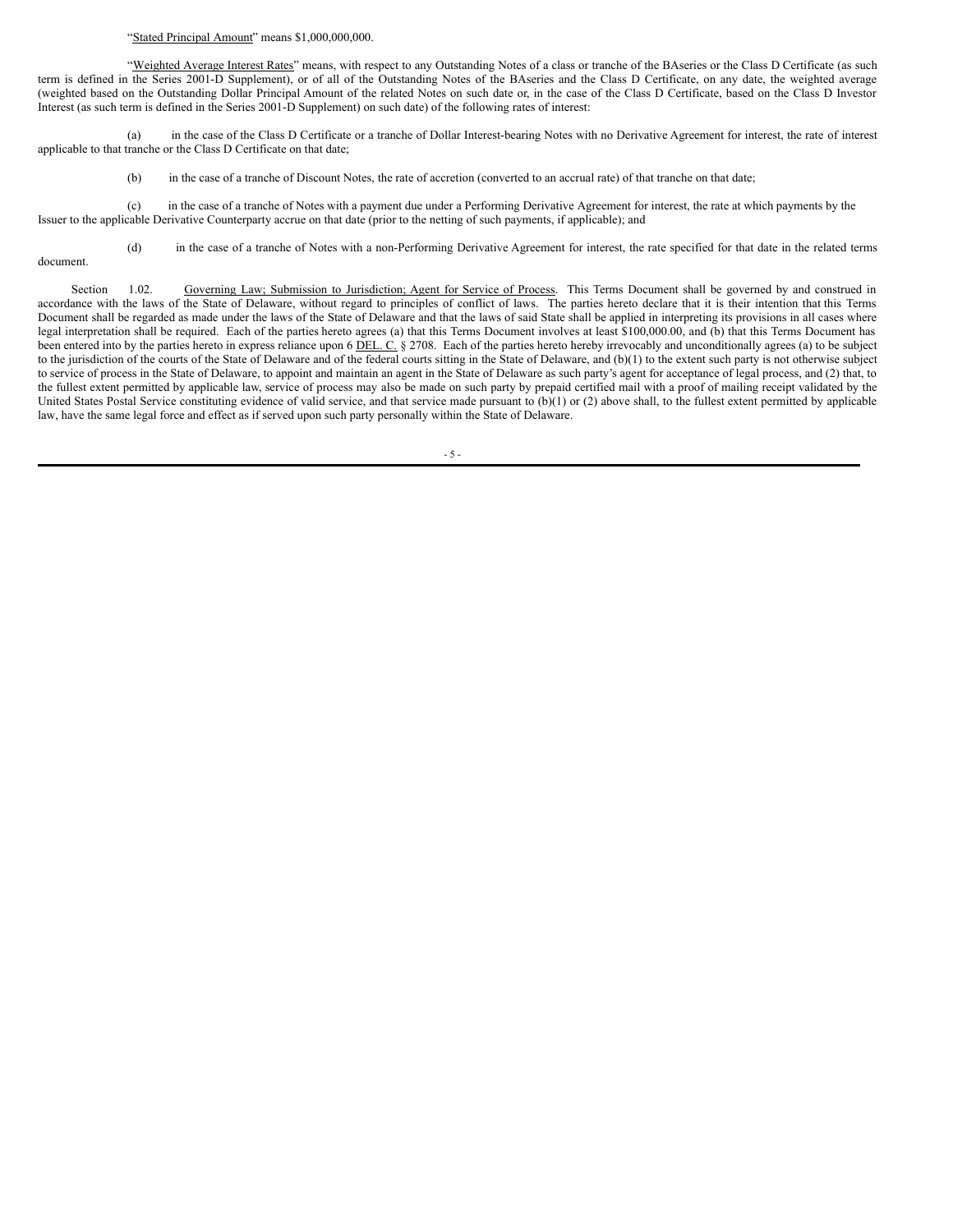Section 1.03. Counterparts. This Terms Document may be executed in any number of counterparts, each of which so executed will be deemed to be an original, but all such counterparts will together constitute but one and the same instrument.

Section 1.04. Ratification of Indenture and Indenture Supplement. As supplemented by this Terms Document, each of the Indenture and the Indenture Supplement is in all respects ratified and confirmed and the Indenture as so supplemented by the Indenture Supplement as so supplemented and this Terms Document shall be read, taken and construed as one and the same instrument.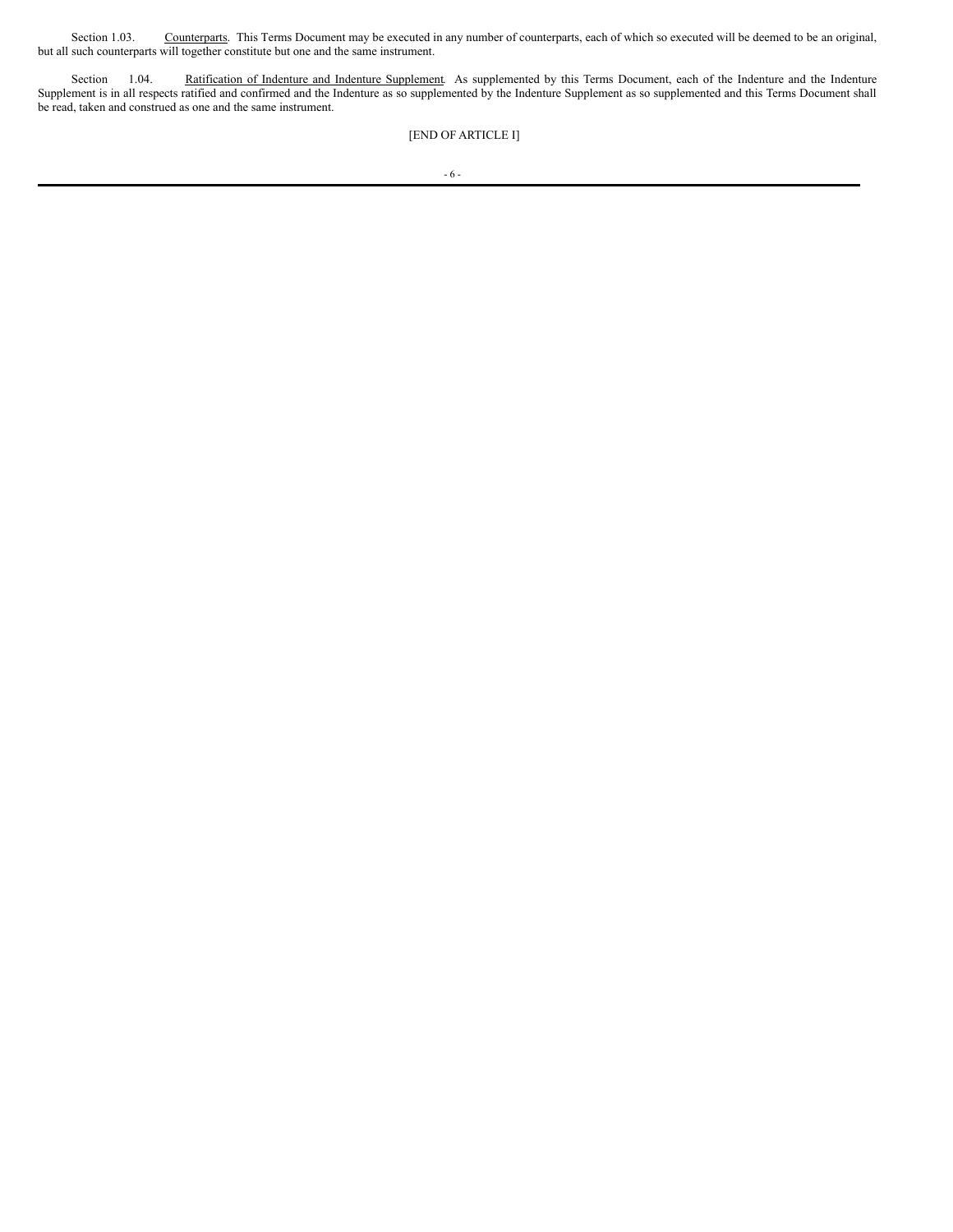### ARTICLE II

#### The Class A(2022-1) Notes

Section 2.01. Creation and Designation. There is hereby created a tranche of BAseries Class A Notes to be issued pursuant to the Indenture and the Indenture Supplement to be known as the "BAseries Class A(2022-1) Notes."

#### Section 2.02. Specification of Required Subordinated Amount and other Terms.

(a) For the Class A(2022-1) Notes for any date of determination, the Class A Required Subordinated Amount of Class B Notes will be an amount equal to 14.28571% of (i) the Adjusted Outstanding Dollar Principal Amount of the Class A(2022-1) Notes on such date or (ii) if an Early Redemption Event with respect to the Class A(2022-1) Notes shall have occurred, if an Event of Default and acceleration of the Class A(2022-1) Notes shall have occurred or if the Class A Usage of the Class B Required Subordinated Amount for such tranche of Class A Notes is greater than zero, the Adjusted Outstanding Dollar Principal Amount of the Class A(2022-1) Notes as of close of business on the day immediately preceding the occurrence of such Early Redemption Event, such Event of Default and acceleration or the date on which the Class A Usage of Class B Required Subordinated Amount exceeded zero.

For the Class A(2022-1) Notes for any date of determination, the Class A Required Subordinated Amount of Class C Notes will be an amount equal to 12.69841% of (i) the Adjusted Outstanding Dollar Principal Amount of the Class A(2022-1) Notes on such date or (ii) if an Early Redemption Event with respect to the Class A(2022-1) Notes shall have occurred, if an Event of Default and acceleration of the Class A(2022-1) Notes shall have occurred or if the Class A Usage of the Class C Required Subordinated Amount for such tranche of Class A Notes is greater than zero, the Adjusted Outstanding Dollar Principal Amount of the Class A(2022-1) Notes as of close of business on the day immediately preceding the occurrence of such Early Redemption Event, such Event of Default and acceleration or the date on which the Class A Usage of Class C Required Subordinated Amount exceeded zero.

The Issuer may change the percentages set forth in clause (a) or (b) above without the consent of any Noteholder so long as the Issuer has (i) received written confirmation from each Note Rating Agency that has rated any Outstanding Notes of the BAseries that the change in either of such percentages will not result in a Ratings Effect with respect to any Outstanding Notes of the BAseries and (ii) delivered to the Indenture Trustee and the Note Rating Agencies a Master Trust Tax Opinion and an Issuer Tax Opinion.

#### Section 2.03. **Interest Payment.**

(a) For each Interest Payment Date (other than the first Interest Payment Date), the amount of interest due with respect to the Class A(2022-1) Notes shall be an amount equal to one-twelfth of the product of (i) the Note Interest Rate *times* (ii) the Outstanding Dollar Principal Amount of the Class A(2022-1) Notes determined as of the Record Date preceding the related Transfer Date; provided, however, that for the first Interest Payment Date the amount of interest due is \$5,785,277.78. Interest on the Class A(2022-1) Notes will be calculated on the basis of a 360-day year consisting of twelve 30-day months.

#### - 7 -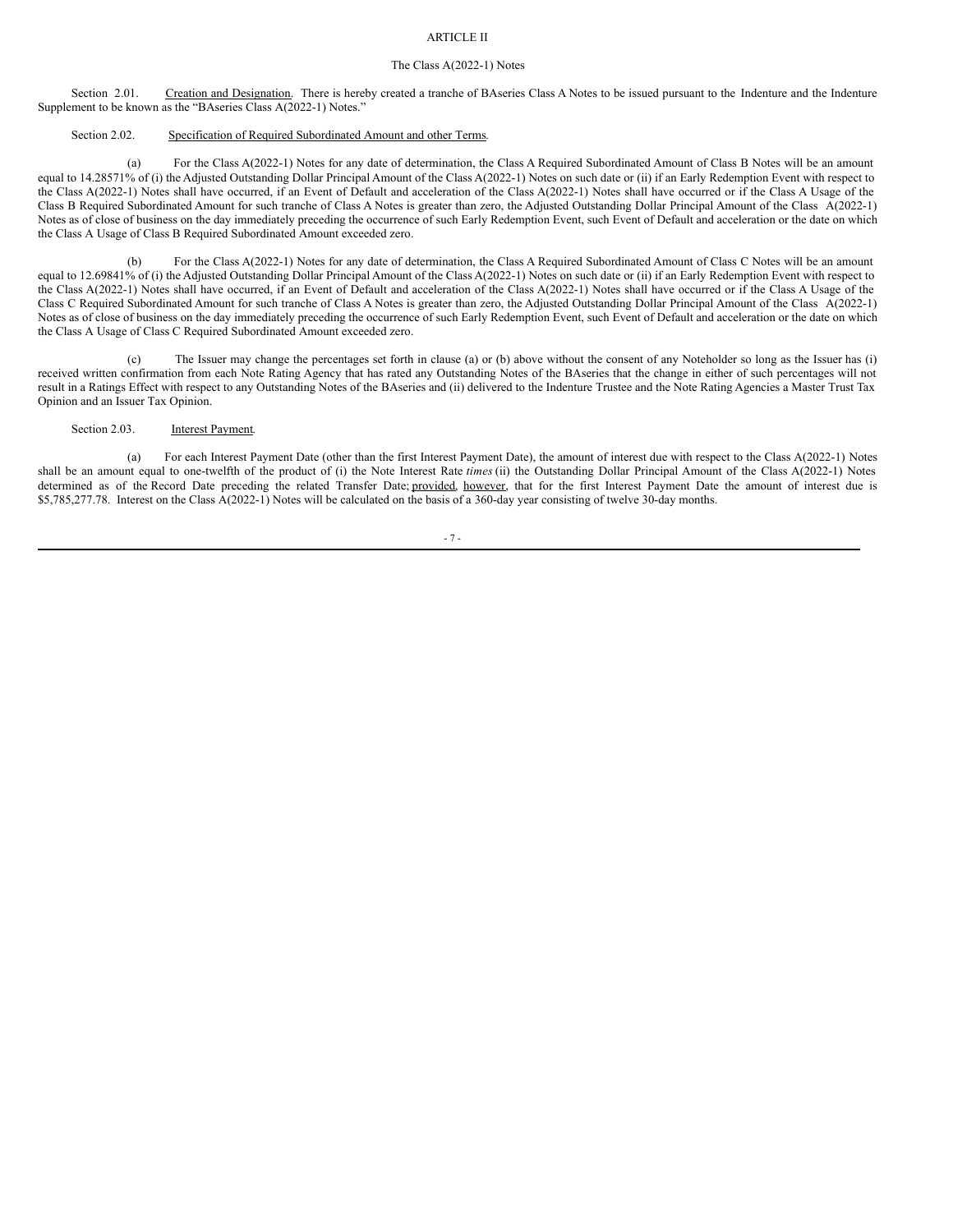(b) Pursuant to Section 3.03 of the Indenture Supplement, on each Transfer Date, the Indenture Trustee shall deposit into the Class A(2022-1) Interest Funding sub-Account the portion of BAseries Available Funds allocable to the Class A(2022-1) Notes.

Section 2.04. Payments of Interest and Principal. Any installment of interest or principal, if any, payable on any Class A(2022-1) Note which is punctually paid or duly provided for by the Issuer and the Indenture Trustee on the applicable Interest Payment Date or Principal Payment Date shall be paid by the Paying Agent to the Person in whose name such Class A(2022-1) Note (or one or more Predecessor Notes) is registered on the Record Date, by wire transfer of immediately available funds to such Person's account as has been designated by written instructions received by the Paying Agent from such Person not later than the close of business on the third Business Day preceding the date of payment or, if no such account has been so designated, by check mailed first-class, postage prepaid to such Person's address as it appears on the Note Register on such Record Date, except that with respect to Notes registered on the Record Date in the name of the nominee of Cede & Co., payment shall be made by wire transfer in immediately available funds to the account designated by such nominee.

The right of the Class A(2022-1) Noteholders to receive payments from the Issuer will terminate on the first Business Day following the Class A(2022-1) Termination Date.

Section 2.05. Form of Delivery of Class A(2022-1) Notes; Depository; Denominations.

(a) The Class A(2022-1) Notes shall be delivered in the form of a global Registered Note as provided in Sections 202 and  $301(i)$  of the Indenture, respectively.

(b) The Depository for the Class A(2022-1) Notes shall be The Depository Trust Company, and the Class A(2022-1) Notes shall initially be registered in the name of Cede & Co., its nominee.

(c) The Class A(2022-1) Notes will be issued in minimum denominations of \$5,000 and multiples of \$1,000 in excess of that amount.

Section 2.06. Delivery and Payment for the Class A(2022-1) Notes. The Issuer shall execute and deliver the Class A(2022-1) Notes to the Indenture Trustee for authentication, and the Indenture Trustee shall deliver the Class A(2022-1) Notes when authenticated, each in accordance with Section 303 of the Indenture.

Section 2.07. Targeted Deposits to the Accumulation Reserve Account. The deposit targeted to be made to the Accumulation Reserve Account for any Monthly Period during the Accumulation Reserve Funding Period will be an amount equal to the Required Accumulation Reserve sub-Account Amount.

[END OF ARTICLE II]

#### - 8 -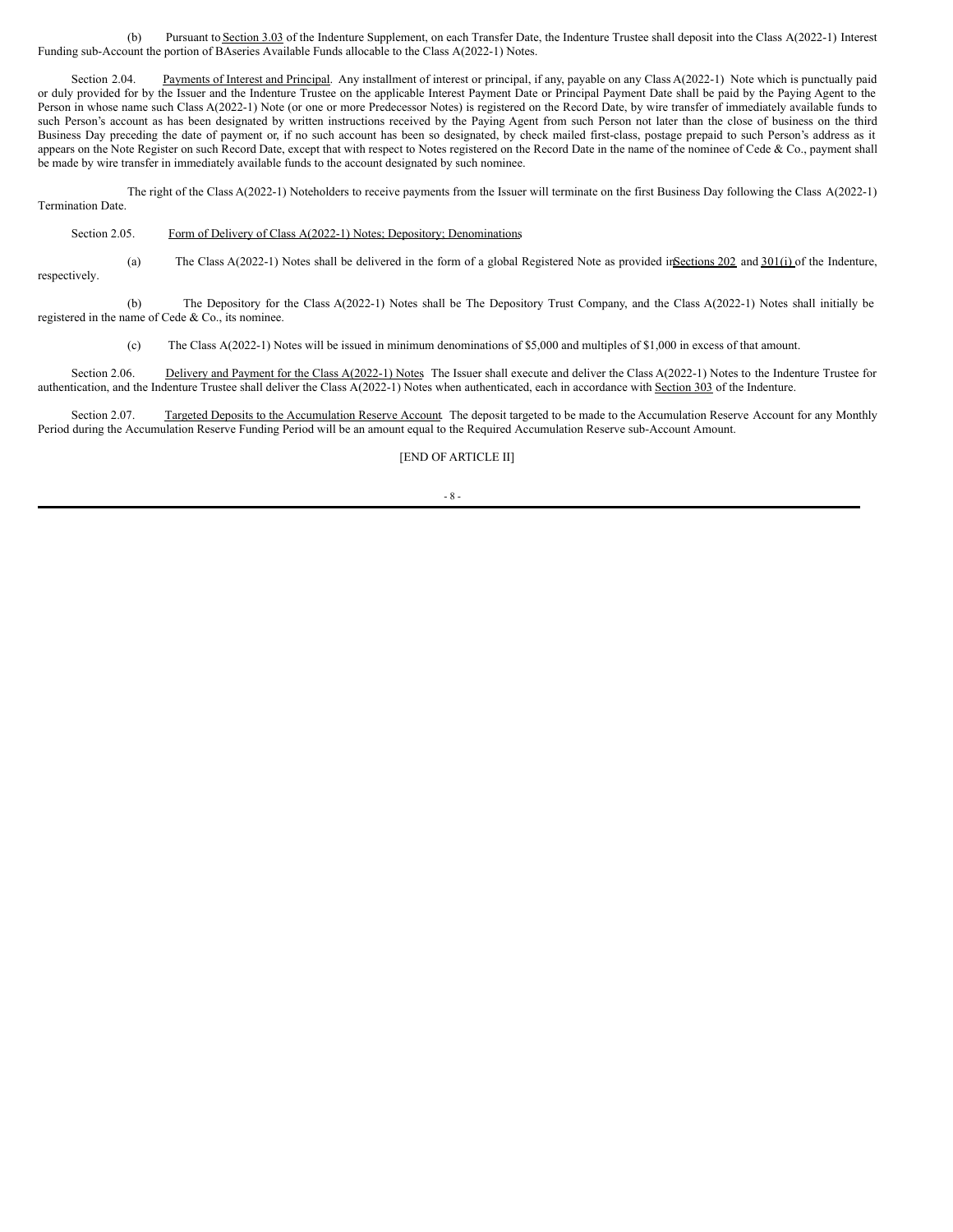#### ARTICLE III

#### Representations and Warranties

Section 3.01. **Issuer's Representations and Warranties**. The Issuer makes the following representations and warranties as to the Collateral Certificate on which the Indenture Trustee is deemed to have relied in acquiring the Collateral Certificate. Such representations and warranties speak as of the execution and delivery of this Terms Document, but shall survive until the termination of this Terms Document. Such representations and warranties shall not be waived by any of the parties to this Terms Document unless the Issuer has obtained written confirmation from each Note Rating Agency that there will be no Ratings Effect with respect to such waiver.

(a) The Indenture creates a valid and continuing security interest (as defined in the Delaware UCC) in the Collateral Certificate in favor of the Indenture Trustee, which security interest is prior to all other liens, and is enforceable as such as against creditors of and purchasers from the Issuer.

(b) The Collateral Certificate constitutes either an "account," a "general intangible," an "instrument," or a "certificated security," each within the meaning of the Delaware UCC.

(c) At the time of the transfer and assignment of the Collateral Certificate to the Indenture Trustee pursuant to the Indenture, the Issuer owned and had good and marketable title to the Collateral Certificate free and clear of any lien, claim or encumbrance of any Person.

(d) The Issuer has caused, within ten days of the execution of the Indenture, the filing of all appropriate financing statements in the proper filing office in the appropriate jurisdictions under applicable law in order to perfect the security interest in the Collateral Certificate granted to the Indenture Trustee pursuant to the Indenture.

(e) Other than the security interest granted to the Indenture Trustee pursuant to the Indenture, the Issuer has not pledged, assigned, sold, granted a security interest in, or otherwise conveyed the Collateral Certificate. The Issuer has not authorized the filing of and is not aware of any financing statements against the Issuer that include a description of collateral covering the Collateral Certificate other than any financing statement relating to the security interest granted to the Indenture Trustee pursuant to the Indenture or any financing statement that has been terminated. The Issuer is not aware of any judgment or tax lien filings against the Issuer.

(f) All original executed copies of the Collateral Certificate have been delivered to the Indenture Trustee.

(g) At the time of the transfer and assignment of the Collateral Certificate to the Indenture Trustee pursuant to the Indenture, the Collateral Certificate had no marks or notations indicating that it has been pledged, assigned or otherwise conveyed to any Person other than the Indenture Trustee.

[END OF ARTICLE III]

#### $-9 -$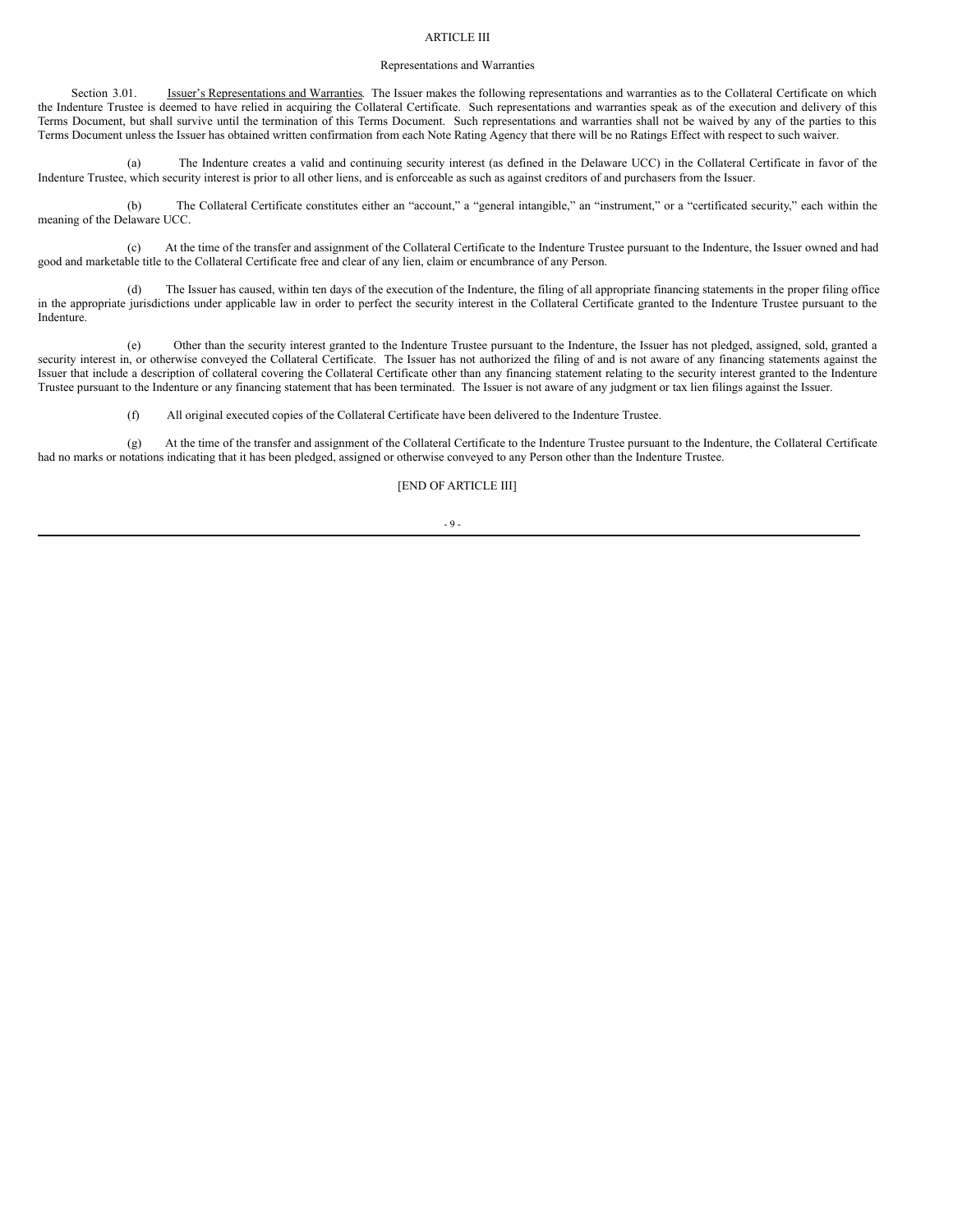IN WITNESS WHEREOF, the parties hereto have caused this Terms Document to be duly executed, all as of the day and year first above written.

BA CREDIT CARD TRUST, by BA CREDIT CARD FUNDING, LLC, as Beneficiary and not in its individual capacity

By: /s/Keith W. Landis

Name: Keith W. Landis Title: CEO & President

[Signature Page to the Class A(2022-1) Terms Document]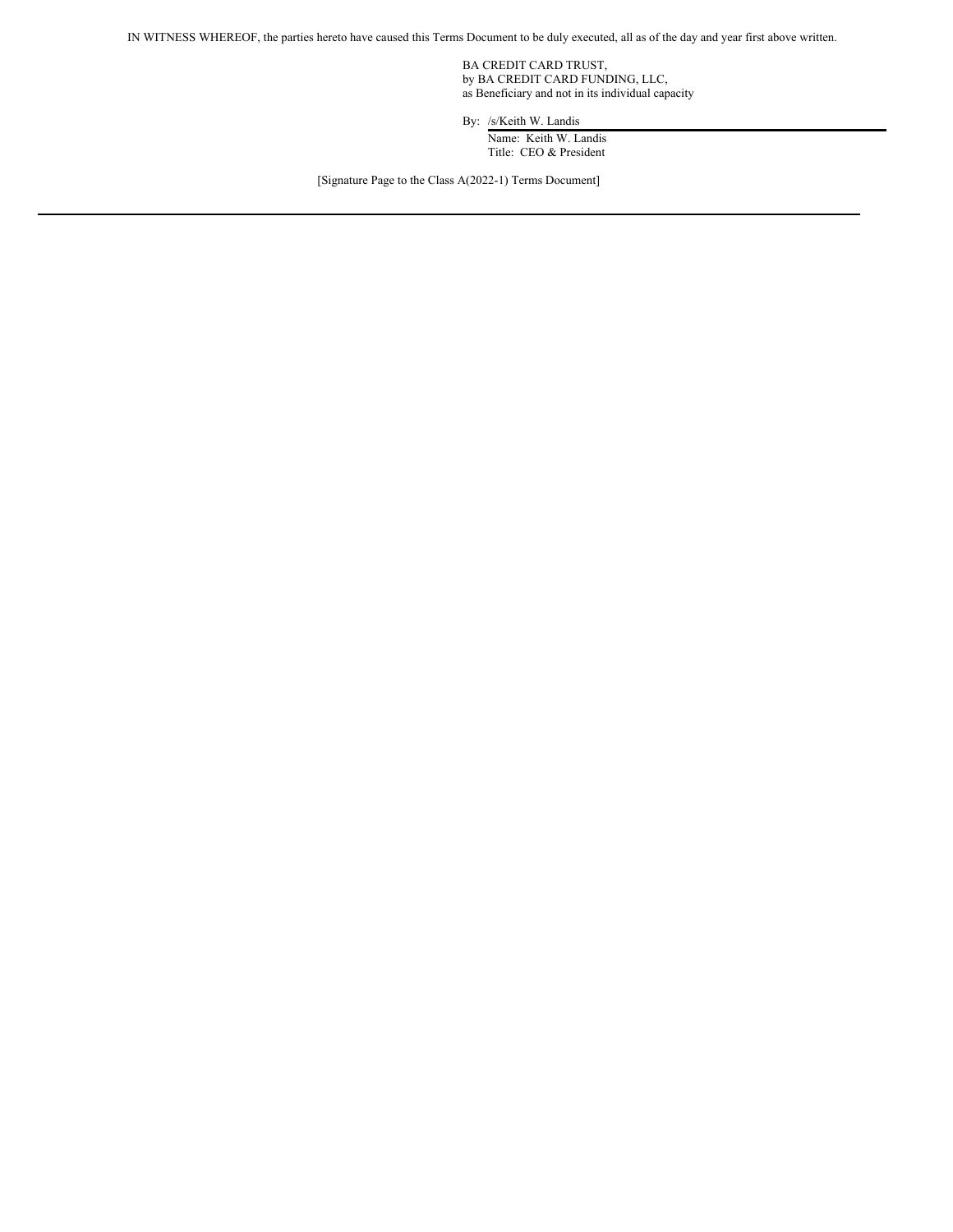THE BANK OF NEW YORK MELLON, as Indenture Trustee and not in its individual capacity

By: /s/Esther Antoine

Name: Esther Antoine Title: Vice President

[Signature Page to the Class A(2022-1) Terms Document]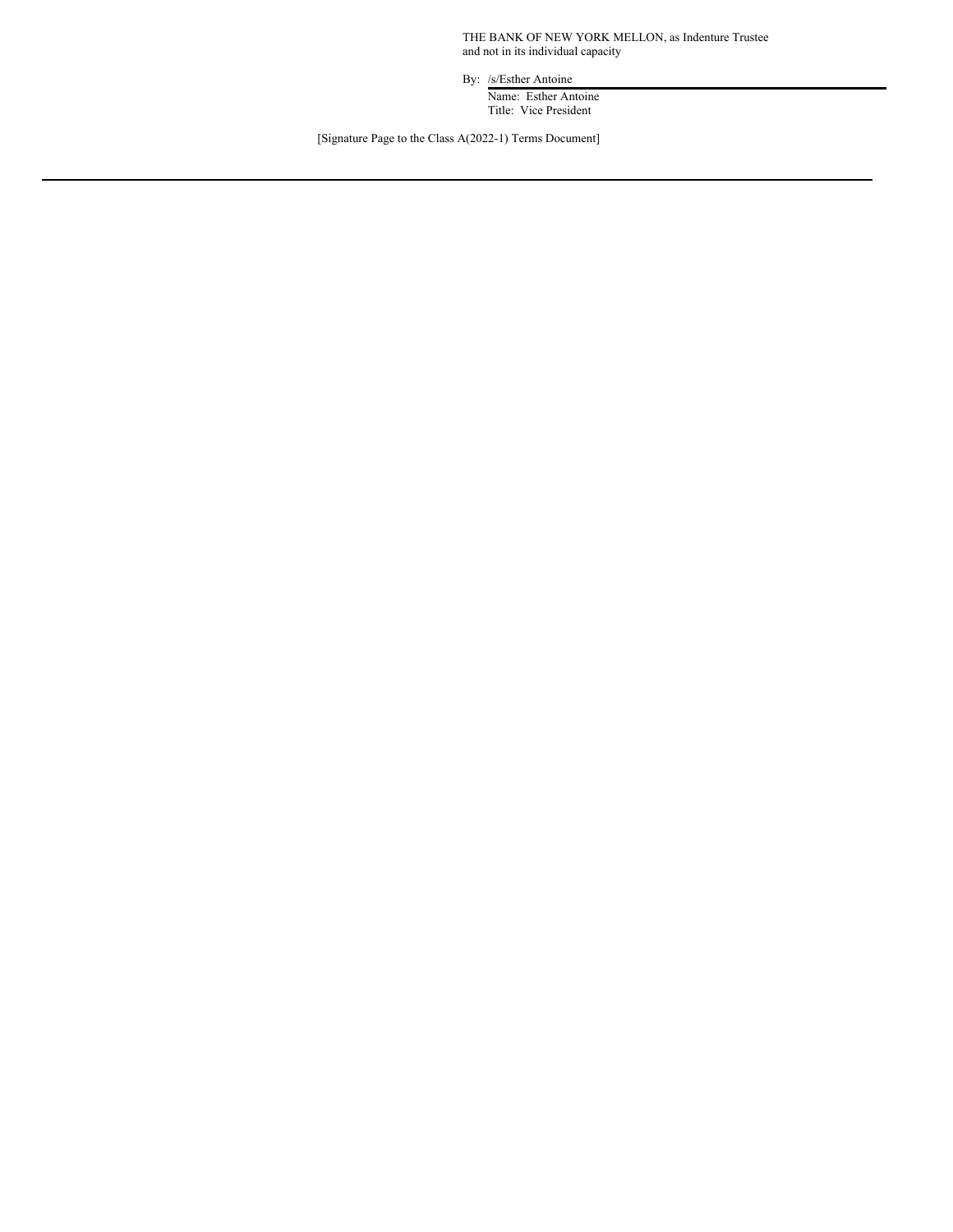### June 16, 2022

Bank of America, National Association 1020 North French Street Mail Code: DE5-002-01-05 Wilmington, Delaware 19884

BA Credit Card Funding, LLC 1020 North French Street DE5-002-01-05 Wilmington, Delaware 19884

#### Re: BA Master Credit Card Trust II

Ladies and Gentlemen:

We have acted as special Delaware counsel forBank of America, National Association (successor by merger to FIA Card Services, National Association), a national banking association (the "Bank"), and BA Credit Card Funding, LLC, a Delaware limited liability company ("Funding"), in connection with the issuance and sale of the Asset Backed Certificate, Series 2001-D (the "Collateral Certificate"), representing an undivided beneficial interest in BA Master Credit Card Trust II (the "Trust"), pursuant to the Fourth Amended and Restated Pooling and Servicing Agreement, dated as of December 17, 2015 (the "Original Pooling and Servicing Agreement"), among Funding, as transferor, the Bank, as servicer, and The Bank of New York Mellon, a New York banking corporation, as trustee (the "Trustee"), as supplemented by the Fifth Amended and Restated Series 2001-D Supplement to the Original Pooling and Servicing Agreement, dated as of December 17, 2015 (the "Supplement"), among Funding, as transferor, the Bank, as servicer, and the Trustee, and as amended by the First Amendment to the Original Pooling and Servicing Agreement, dated as of December 9, 2016 (the "Amendment"), among Funding, as transferor, the Bank, as servicer, and the Trustee (the Original Pooling and Servicing Agreement as supplemented by the Supplement and as amended by the Amendment is hereinafter referred to as the "Pooling and Servicing Agreement"). At your request, this opinion is being furnished to you.

We have made such inquiries and examined such documents as we have considered necessary or appropriate for purposes of giving the opinions hereinafter set forth, including the examination of executed or conformed counterparts, or copies otherwise proved to our satisfaction, of the following: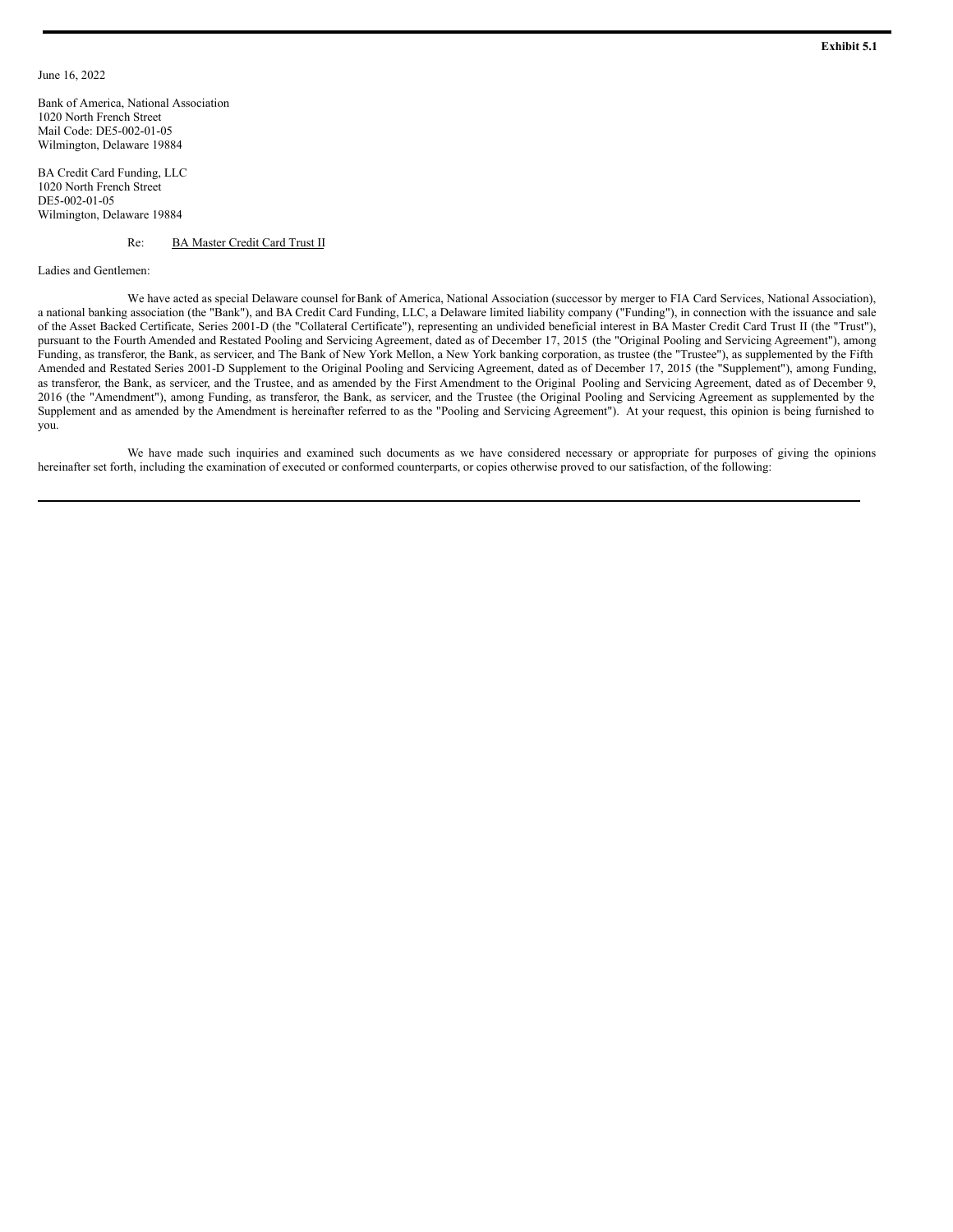#### <span id="page-17-0"></span>(a) The Pooling and Servicing Agreement;

(b) The Registration Statement on Form SF-3, filed by Funding with the Securities and Exchange Commission on November 29, 2021, as amended by pre-effective Amendment No. 1 thereto, filed by Funding with the Securities and Exchange Commission on February 8, 2022, and declared effective by the Securities and Exchange Commission on February 15, 2022 (as so amended, the "Registration Statement"), including a related prospectus (the "Prospectus");

(c) A certificate of an officer of Funding, dated June 16, 2022; and

(d) A Certificate of Good Standing for Funding, dated June 15, 2022, obtained from the Secretary of State of the State of Delaware.

We have obtained or have been furnished with, and have relied upon with respect to factual matters, such certificates, advices and assurances from public officials and others as we have deemed necessary or appropriate for purposes of this opinion, all of which factual matters we have assumed to be true, complete and accurate in all material respects.

With respect to all documents examined by us, we have assumed that (i) all signatures on documents examined by us are genuine, (ii) all documents submitted to us as originals are authentic, and (iii) all documents submitted to us as copies conform with the original copies of those documents.

For purposes of this opinion, we have assumed (i) except with respect to Funding and the Trust, the due creation, due organization or due formation, as the case may be, and valid existence in good standing of each party to the documents examined by us under the laws of the jurisdiction governing its creation, organization or formation, (ii) except with respect to Funding and the Trust, that each of the parties to the documents examined by us has the power and authority to execute and deliver, and to perform its obligations under, such documents, (iii) except with respect to Funding and the Trust, the due authorization, execution and delivery by all parties thereto of all documents examined by us, (iv) the legal capacity of natural persons who are signatories to the documents examined by us, and (v) that the Collateral Certificate has been issued and sold in accordance with the terms of the Pooling and Servicing Agreement, duly executed and delivered by Funding and authenticated by the Trustee in accordance with the terms of the Pooling and Servicing Agreement, and issued and delivered against payment therefor.

This opinion is limited to the laws of the State of Delaware (excluding the securities and blue sky laws of the State of Delaware), and we have not considered and express no opinion on the laws of any other jurisdiction, including federal laws and rules and regulations relating thereto. Our opinions are rendered only with respect to Delaware laws and rules, regulations and orders thereunder that are currently in effect.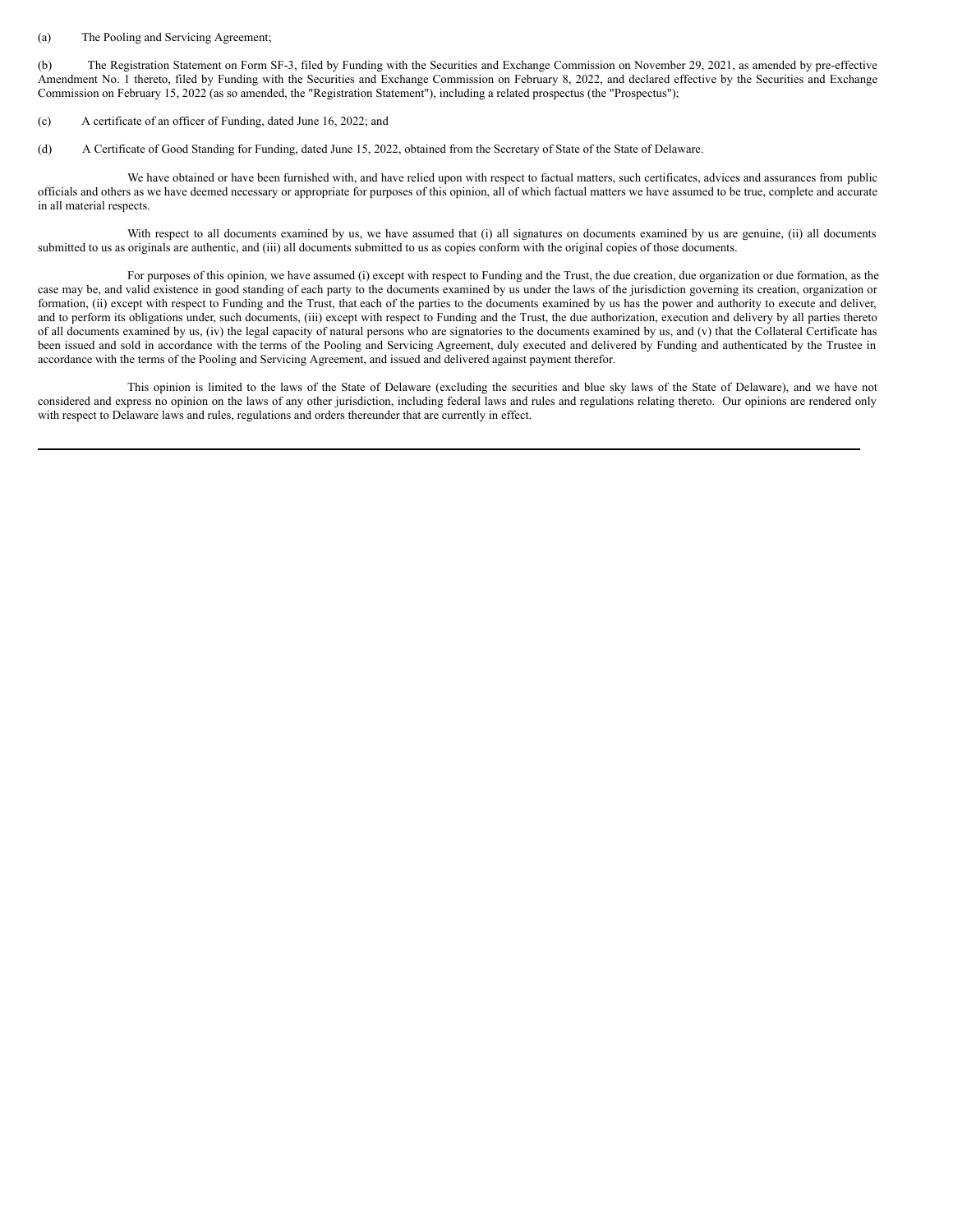Based upon the foregoing, and upon our examination of such questions of law and statutes of the State of Delaware as we have considered necessary or appropriate, and subject to the assumptions, qualifications, limitations and exceptions set forth herein, we are of the opinion that the Collateral Certificate has been legally issued and is fully paid and nonassessable and entitled to the benefits of the Pooling and Servicing Agreement. The foregoing opinion is subject to applicable bankruptcy, insolvency, reorganization, arrangement, fraudulent transfer and conveyance, moratorium and other laws relating to or affecting the rights of creditors generally, general principles of equity, including, without limitation, concepts of materiality, reasonableness, good faith and fair dealing, and the possible unavailability of specific performance or injunctive relief, regardless of whether considered and applied in a proceeding in equity or at law, and safety and soundness requirements.

We understand that you will file this opinion with the Securities and Exchange Commission as an exhibit to a Current Report on Form 8-K for incorporation into the Registration Statement. We hereby consent to the filing of this opinion with the Securities and Exchange Commission. We hereby consent to the use of our name under the heading "Legal Matters" in the Prospectus. In giving the foregoing consent, we do not thereby admit that we come within the category of persons whose consent is required under Section 7 of the Securities Act of 1933, as amended, or the rules and regulations of the Securities and Exchange Commission thereunder.

Very truly yours,

/s/Richards, Layton & Finger, P.A.

WAY/EL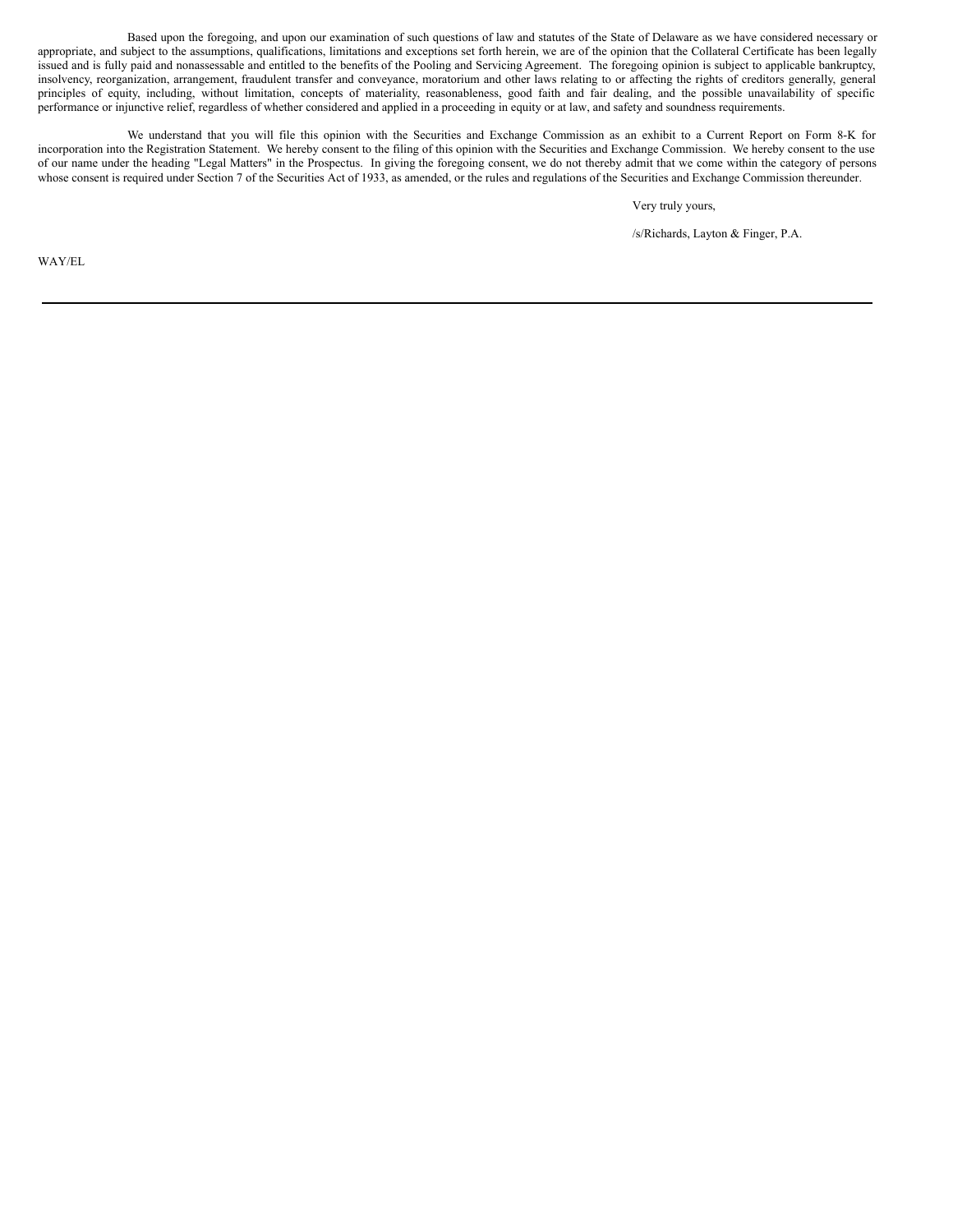BA Credit Card Funding, LLC 1020 North French Street DE5-002-01-05 Wilmington, Delaware 19884

#### Re: BA Credit Card Trust

#### Ladies and Gentlemen:

We have acted as special Delaware counsel for Bank of America, National Association (successor by merger to FIA Card Services, National Association), a national banking association (the "Bank"), and BA Credit Card Funding, LLC, a Delaware limited liability company ("Funding"), in connection with the Registration Statement on Form SF-3 (Registration Nos. 333-261397, 333-261397-01 and 333-261397-02), filed by Funding with the Securities and Exchange Commission under the Securities Act of 1933, as amended (the "Act"), on November 29, 2021, as amended by pre-effective Amendment No. 1 thereto, filed by Funding with the Securities and Exchange Commission under the Act on February 8, 2022, and declared effective by the Securities and Exchange Commission on February 15, 2022 (as so amended, the "Registration Statement"), including a related prospectus, dated June 9, 2022 (the "Prospectus"), for the registration under the Act of the BAseries Class A(2022-1) Notes (collectively, the "Notes"), representing obligations of BA Credit Card Trust, a Delaware statutory trust (the "Trust"), to be issued pursuant to the Indenture (as hereinafter defined). At your request, this opinion is being furnished to you.

We have made such inquiries and examined such documents as we have considered necessary or appropriate for purposes of giving the opinions hereinafter set forth, including the examination of executed or conformed counterparts, or copies otherwise proved to our satisfaction, of the following:

(a) The Certificate of Trust of the Trust, effective on May 4, 2001, as filed in the office of the Secretary of State of the State of Delaware (the "Secretary of State") on May 4, 2001, as amended and restated by the Amended and Restated Certificate of Trust of the Trust, effective on June 10, 2006, as filed in the office of the Secretary of State on June 9, 2006;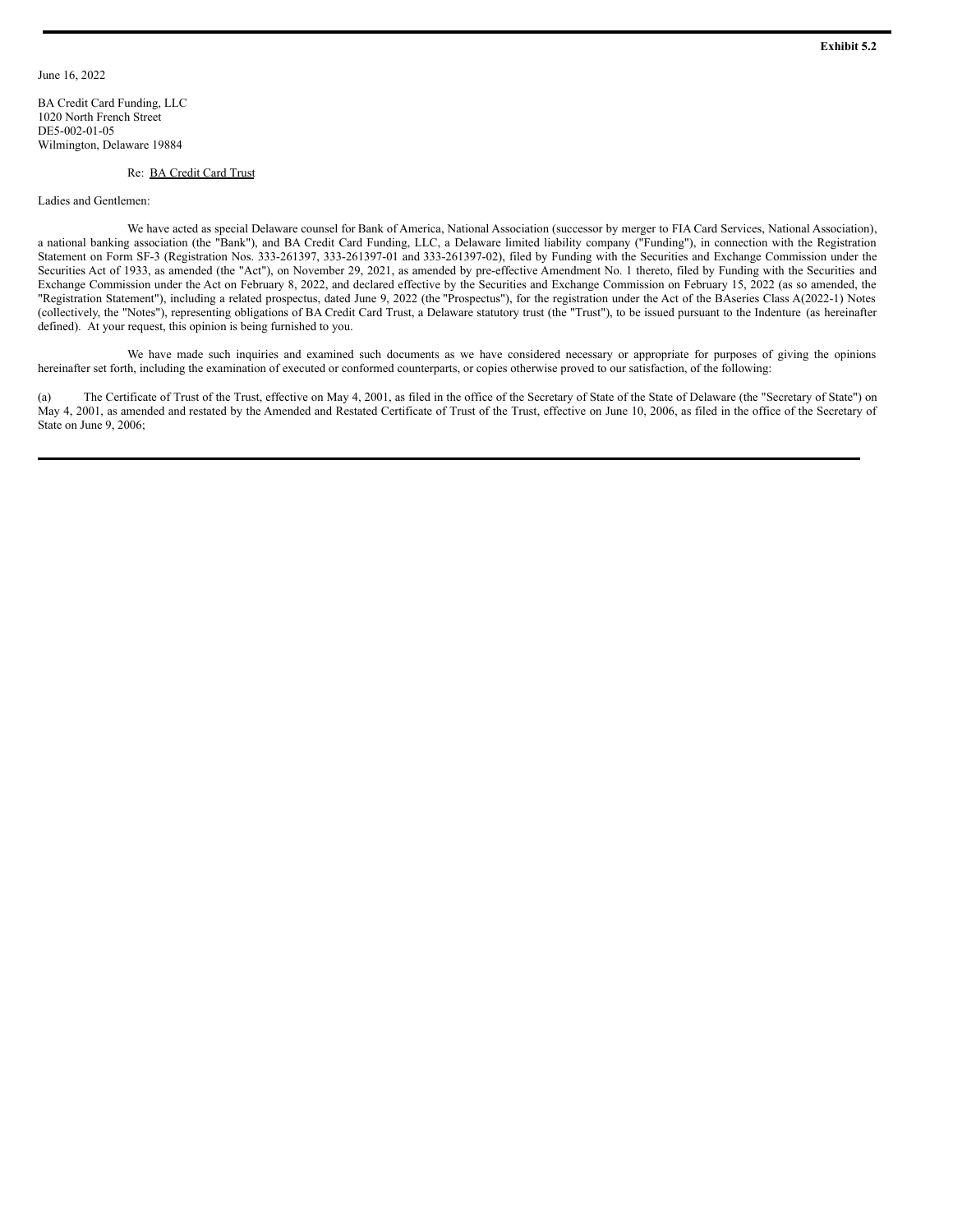<span id="page-20-0"></span>(b) The Trust Agreement of the Trust, dated as of May 4, 2001, between the Bank, as beneficiary, and Wilmington Trust Company, a Delaware corporation with trust powers, as owner trustee (the "Owner Trustee");

(c) The Amended and Restated Trust Agreement of the Trust, dated as of May 24, 2001, as amended by the First Amendment thereto, dated as of July 12, 2001, the Second Amendment thereto, dated as of August 1, 2002, the Third Amendment thereto, dated as of June 27, 2003, and the Fourth Amendment thereto, dated as of January 27, 2006, each between the Bank, as beneficiary and transferor, and the Owner Trustee, and acknowledged and accepted by the Trust;

(d) The Second Amended and Restated Trust Agreement of the Trust, dated as of June 10, 2006, between the Bank, as beneficiary and transferor, and the Owner Trustee, and acknowledged and accepted by the Trust;

(e) The Third Amended and Restated Trust Agreement of the Trust, dated as of October 20, 2006, between Funding, as beneficiary and transferor, and the Owner Trustee, and acknowledged and accepted by the Trust and the Bank;

(f) The Fourth Amended and Restated Trust Agreement of the Trust, dated as of October 1, 2014, between Funding, as beneficiary and transferor, and the Owner Trustee, and acknowledged and accepted by the Trust and the Bank, as amended by the First Amendment thereto, dated as of December 17, 2015, between Funding, as beneficiary and transferor, and the Owner Trustee, and acknowledged and accepted by the Trust and acknowledged by the Bank;

(g) The Fourth Amended and Restated Indenture, dated as of December 17, 2015 (the "Master Indenture"), between the Trust, as issuer, and The Bank of New York Mellon (formerly known as The Bank of New York), a New York banking corporation, as indenture trustee (the "Indenture Trustee"), and acknowledged and accepted by the Bank, as supplemented by the Third Amended and Restated BAseries Indenture Supplement, dated as of December 17, 2015 (the "Indenture Supplement"), between the Trust, as issuer, and the Indenture Trustee, and as further supplemented by the Class A(2022-1) Terms Document, dated as of June 16, 2022 (the "Terms Document"), between the Trust, as issuer, and the Indenture Trustee (the Master Indenture, as supplemented by the Indenture Supplement and the Terms Document, is hereinafter referred to as the "Indenture");

- (h) The Registration Statement;
- (i) The Prospectus;
- (j) A certificate of the Trust, dated June 16, 2022, as to certain matters;
- (k) A certificate of an officer of Funding, dated June 16, 2022, as to certain matters;
- (l) A Certificate of Good Standing for Funding, dated June 15, 2022, obtained from the Secretary of State; and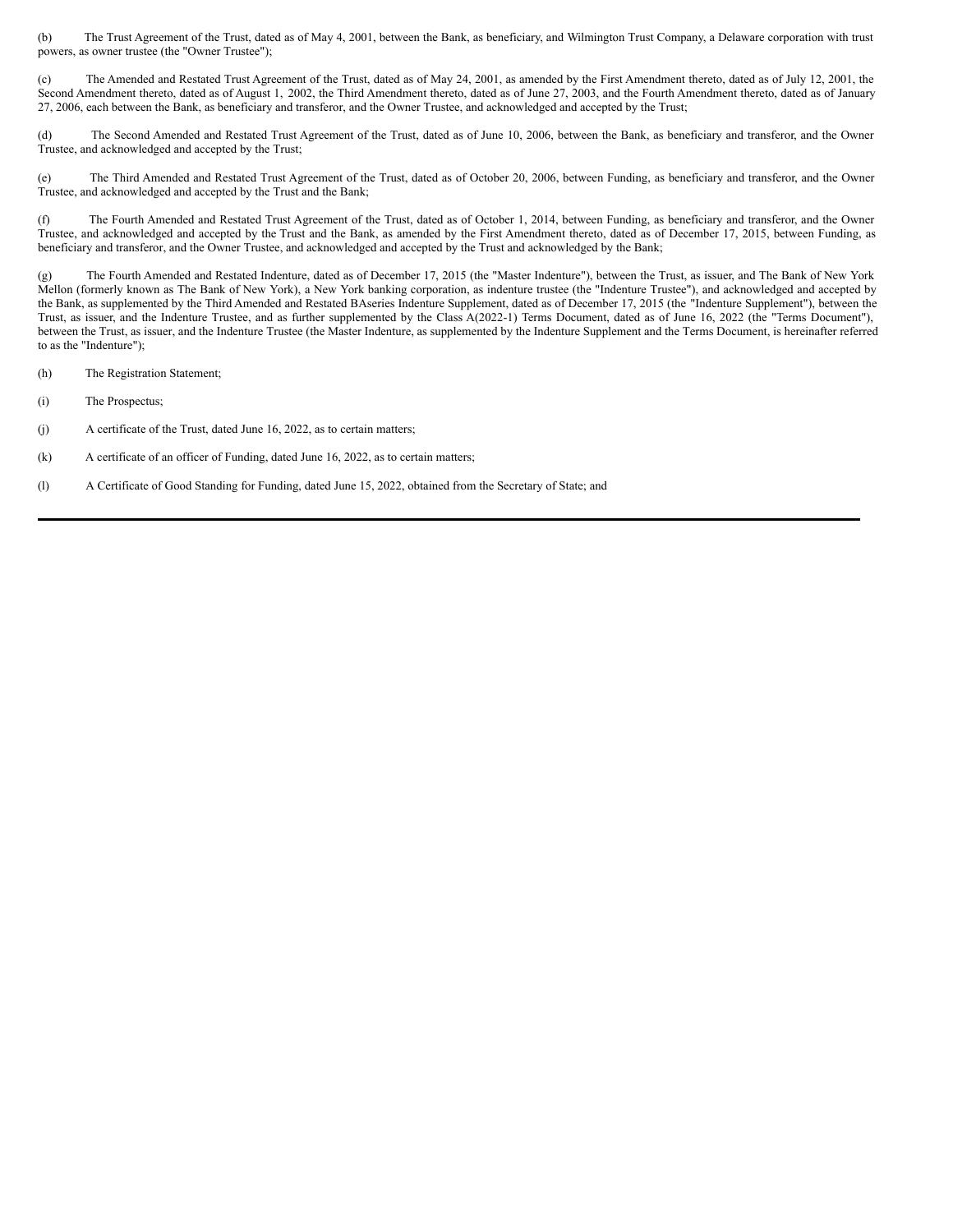#### (m) A Certificate of Good Standing for the Trust, dated June 15, 2022, obtained from the Secretary of State.

We have obtained or have been furnished with, and have relied upon with respect to factual matters, such certificates, advices and assurances from public officials and others as we have deemed necessary or appropriate for purposes of this opinion, all of which factual matters we have assumed to be true, complete and accurate in all material respects.

With respect to all documents examined by us, we have assumed that (i) all signatures on documents examined by us are genuine, (ii) all documents submitted to us as originals are authentic, and (iii) all documents submitted to us as copies conform with the original copies of those documents.

For purposes of this opinion, we have assumed (i) except with respect to Funding and the Trust, the due creation, due organization or due formation, as the case may be, and valid existence in good standing of each party to the documents examined by us under the laws of the jurisdiction governing its creation, organization or formation, (ii) except with respect to Funding and the Trust, that each of the parties to the documents examined by us has the power and authority to execute and deliver, and to perform its obligations under, such documents, (iii) except with respect to Funding and the Trust, the due authorization, execution and delivery by all parties thereto of all documents examined by us, (iv) the legal capacity of natural persons who are signatories to the documents examined by us, and (v) in connection with the documents of which we have reviewed a form, that all blanks contained in such documents will be properly and appropriately completed, and optional provisions included in such documents will be properly and appropriately selected, and as executed, such documents will conform with the forms of the documents reviewed by us.

This opinion is limited to the laws of the State of Delaware (excluding the securities and blue sky laws of the State of Delaware), and we have not considered and express no opinion on the laws of any other jurisdiction, including federal laws and rules and regulations relating thereto. Our opinions are rendered only with respect to Delaware laws and rules, regulations and orders thereunder that are currently in effect.

Based upon the foregoing, and upon our examination of such questions of law and statutes of the State of Delaware as we have considered necessary or appropriate, and subject to the assumptions, qualifications, limitations and exceptions set forth herein, we are of the opinion that, when the Notes have been duly executed, authenticated and delivered in accordance with the Indenture, paid for, and sold in the manner described in the Registration Statement, any amendment thereto and the Prospectus, the Notes will be legally issued, fully paid, nonassessable and binding obligations of the Trust, and the holders of the Notes will be entitled to the benefits of the Indenture. The foregoing opinion is subject to applicable bankruptcy, insolvency, reorganization, arrangement, fraudulent transfer and conveyance, moratorium and other laws relating to or affecting the rights of creditors generally, general principles of equity, including, without limitation, concepts of materiality, reasonableness, good faith and fair dealing, and the possible unavailability of specific performance or injunctive relief, regardless of whether considered and applied in a proceeding in equity or at law, and safety and soundness requirements.